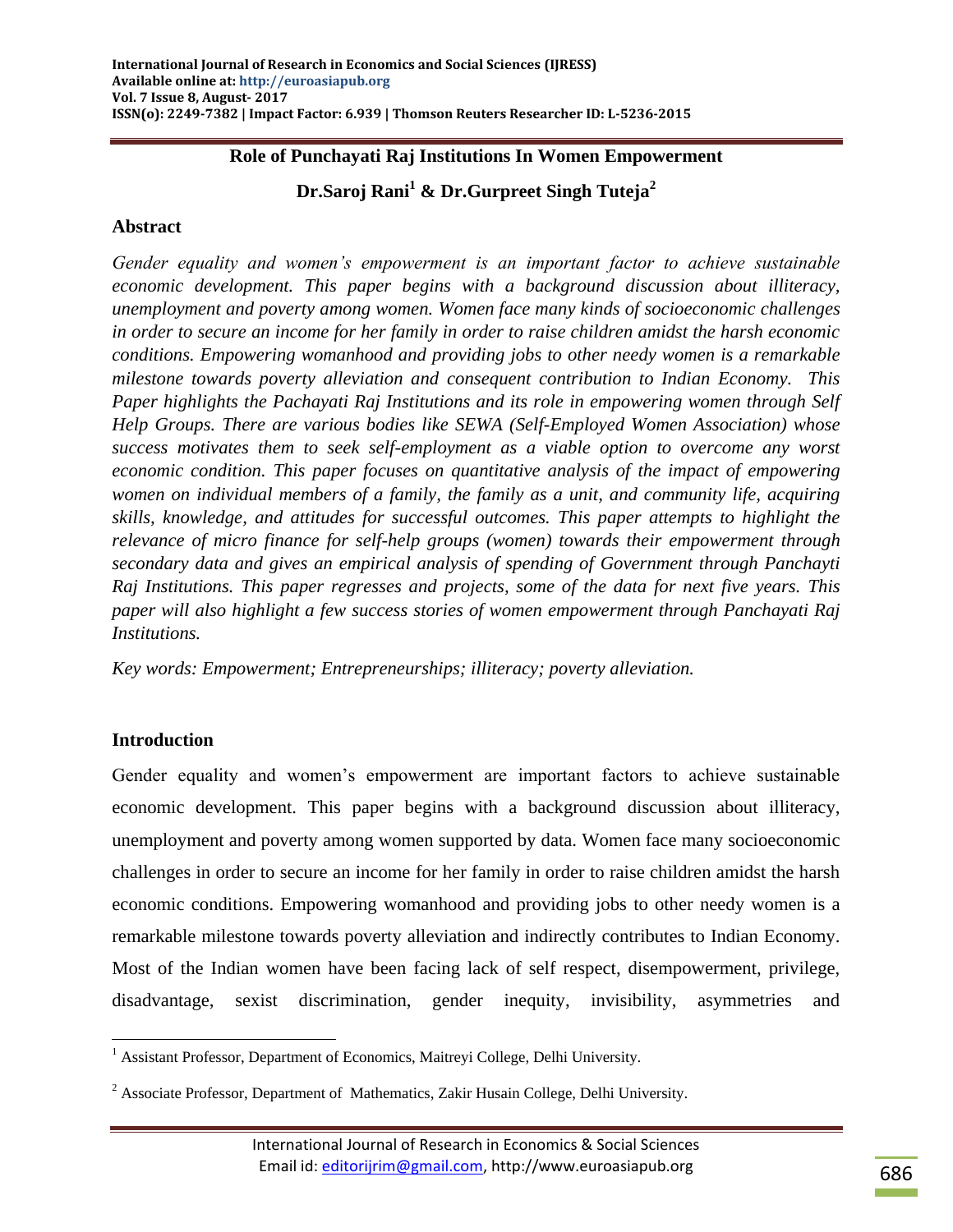marginalization. The concept of empowerment flows from the power and vests where it does not exist or exist inadequately. Empowerment of women would mean equipping women to be economically independent, self-reliant, have positive esteem to enable them to face any difficult situation and they should be able to participate in development activities (Hazarika, 2011:200).

# **Literature Review**

Existing literature gives theoretical and conceptual framework to Panchayati Raj Institutions and women empowerment. Smitha"s working paper establishes the fact that many myths associated with the entry of women into leadership positions that would be hindered by socio-economic profile in terms of their age; occupation, family income, land-holdings and education are disproved. In fact, the field data collected here clearly substantiates that women would definitely fit into the patriarchal oriented framework (Smitha, 2007). Hazarika argues that since independence India, the constitution makers and national leaders strongly demanded equal social position of women with men. Today we have seen the women occupying the respectable positions in all walks of the fields. Yet, they have not absolutely freed some discrimination and harassment of the society. A few numbers of women have been able to establish their potentialities (Hazarika, 2011). Mishra explains that despite the best efforts of the exponents of social movement theory, the dynamics of empowerment of women in India has not been (re)visited to lend specificity to the Indian gender mainstreaming strategies (Mishra,2006). Alok analyses that under the Panchayat Empowerment, Accountability and Incentive Scheme, the Panchayat in the state of Kerala are far ahead of Panchayats in other states with respect to their capacity, autonomy, accountability and achievements. Other states including Karnataka, West Bengal, and Maharashtra are close to Kerala. There have been many criticisms related to empowering Panchayats; these range from errors of omission and commission to corruption, susceptible to social biases, strengthening of historical exclusionary power structures, poorly resourced Panchayats, absence of quality human capital, etc. (Alok, 2011)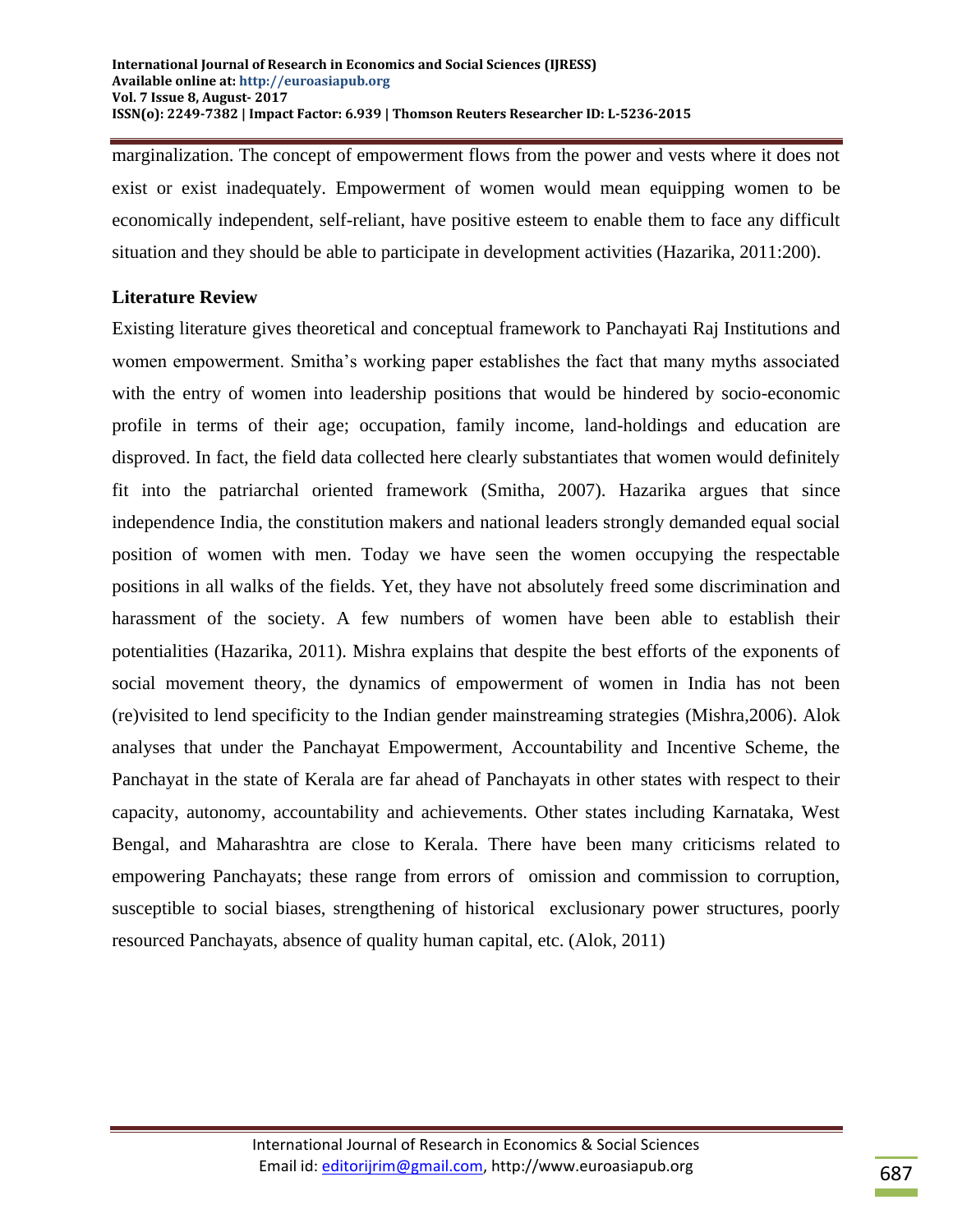#### **Objectives**

- $\triangleright$  To assess the degree and nature of exclusions and inclusions within the Panchayat Raj Institution (PRI).
- $\triangleright$  To examine the impact of bottom up planning under PRIs, and examine impact of the positive features of the 73rd &74th amendments with special reference to the policy for empowering women and their participation in decision making process vis-à-vis constraints faced by them.
- $\triangleright$  To assess the factors responsible for the success through case studies of women empowerment and their contribution in Economic Development.

### **Research Methodology**

The basis of research is data available through censuses, books, articles and websites, which are used as secondary sources. Observations are made on the basis of the present literature available, compiled through survey reports. The analysis of parameters of empowerment through secondary data and empirical analysis of spending of Government through Panchayti Raj Institutions is done. This paper also regresses the data and projection is done for next five years. This research is based on primary data collected from two villages Deboda and Dulehra of Haryana and analysed. **This paper argues that education can empower women economically, politically and sociologically. Panchayati Raj institutions succeeded to some extent in empowering women, but still it is inadequate.**

## **Historical Background**

During the time of the Rig Veda (1200 BC), evidence suggests that self-governing village bodies called *Panchayat* existed. Panchayats were functional institutions of grassroots governance in almost every village. The village Panchayat had powers, both executive and

judicial. It was during British rule that the autonomy of Panchayats disappeared gradually with the establishment of local civil and criminal courts, revenue and police organizations, increase in communications, the growth of individualism and operation of the *Ryotwari* (landholder wise) system as against the *Mahalwari* (village tenure system). During the freedom movement, the leaders of freedom could not agree on the status and role to be assigned to the institution of rural local self-government. *Mahatma Gandhi was in favour of village "Swaraj" or self rule and*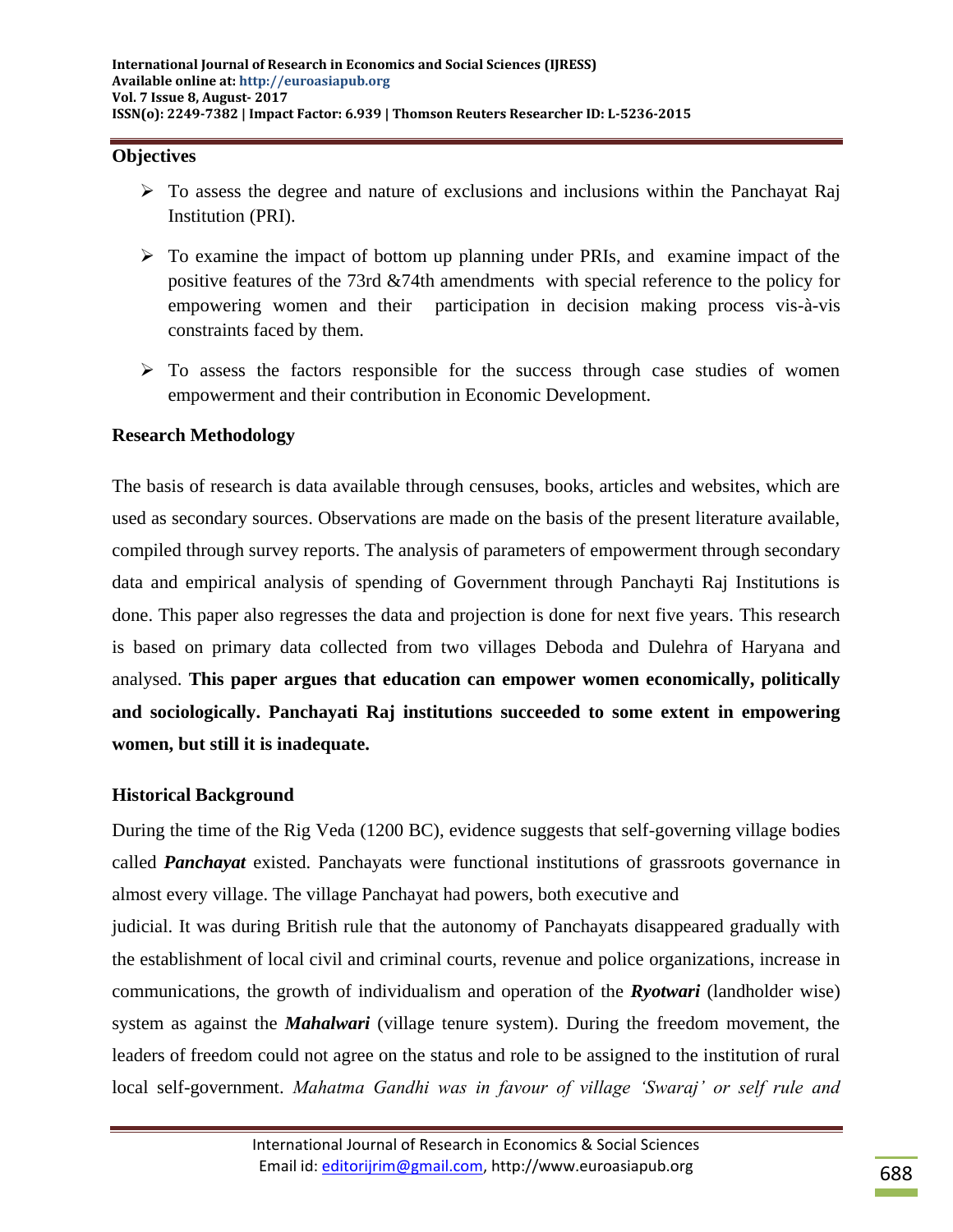*strengthening of the village Panchayat to the fullest extent*. The drafting of the Constitution for independent India saw Panchayati Raj Institutions (PRIs) placed in the non-justifiable part of the Constitution, the Directive Principles of State Policy, as Article 40. The Article read 'the State shall take steps to organise village Panchayats and endow them with such powers and authority as may be necessary to enable them to function as units of self government. Women empowerment is also an important issue because since independence due to our patriarchal society, not much is done for women. There is a need to look into these sensitive issues very carefully because in this patriarchal society women are not treated respectably.

*If Tulsidas the Indian mystic has said, "Dhol, Ganwar, Shudra, Pashu, Nari / Ye sab tadhan ke adhikari (Drum, rogue, salve, animal and women, they deserve beating and condemnation), Satya Prakash Mohanty, while reclaiming the identity of the Indian woman, has gone beyond essentialism to expound "the epistemic status of (her) cultural identity" (2001:36). Hence, with reference to the position of women in Hindu civilization it can be summed up that the Indian women are not independent. In childhood, she is dependent on her father, in youth to her husband, when her husband is dead, to her sons. (1984: XIV) (Mishra, 2006:869) our religious scriptures explain that women can never hold any economic, political and social power.*

# **Panchayati Raj Institutions and Women Empowerment**

The extent of empowerment of women in the national hierarchy is determined largely by three factors – her economic, social and political identity. The education is the only tool with which we can overcome all these conservative ideas of our past and empower women economically and socially. During the last 60 years of post independence, the question of bringing women in the forefront of politics, through opportunities and capabilities was being considered repeatedly. Therefore, in depth studies by various social and economic scholars brought to the forefront that women"s participation in political decision- making is important. Interestingly, we can find the roots of Punchayati Raj Institutions during British rule also.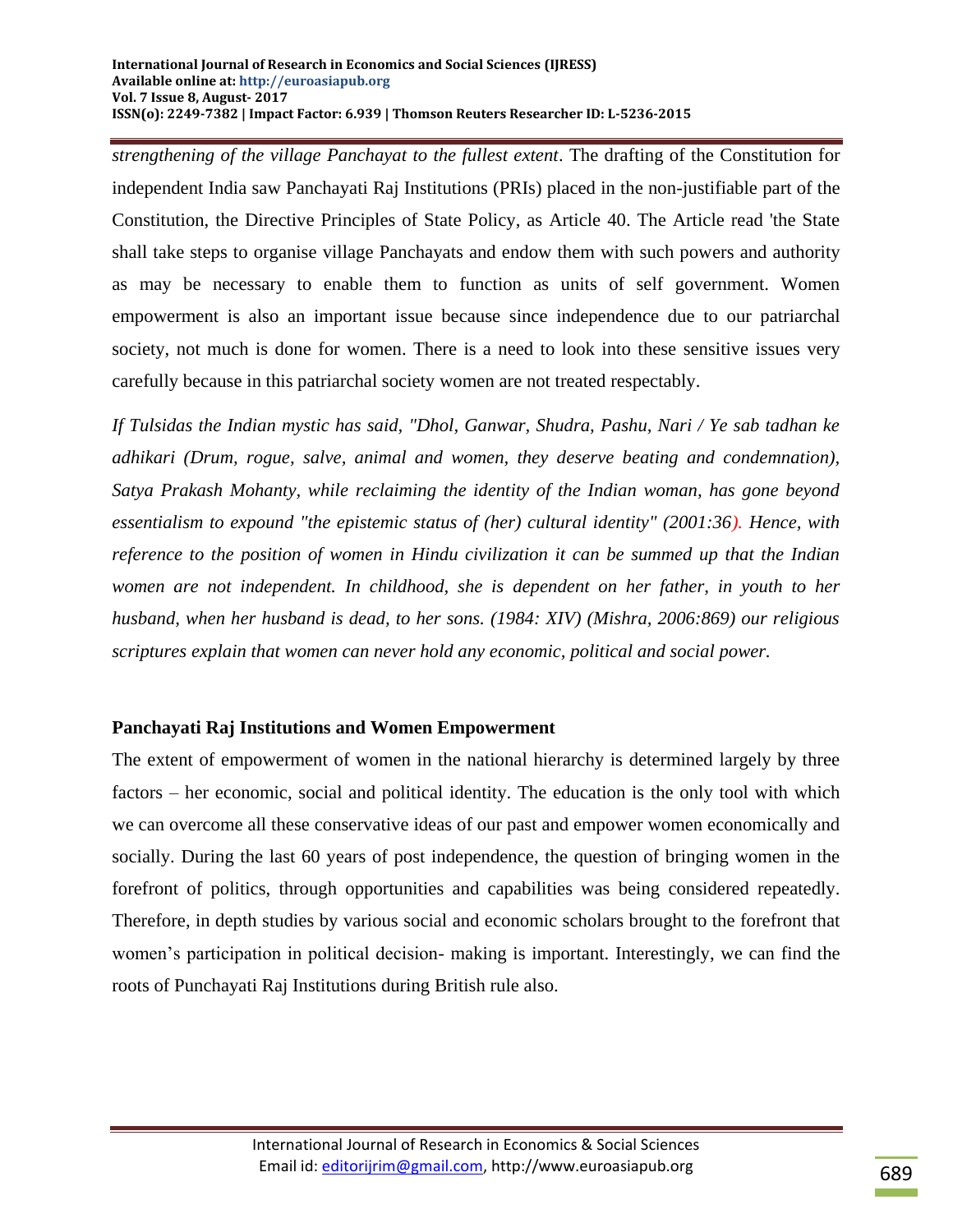#### **Milestones of Evolution of Punchayati Raj Institutions in India**

1687 Royal Charter for the creation of a Madras Municipal body 1842 Act X to provide a first formal measure of municipal bodies

1857 The aftermath of Mutiny saw severe financial stress. Fiscal decentralization was considered one of the solution.

1870 Lord Mayo"s scheme of fiscal and administrative devolution. Enactment of Bengal Chowkidari Act.

1882 Lord Ripon"s Resolution on Local Self-Government.

1907 The Royal Commission on Decentralisation was constituted.

1948 Debates between Gandhi and Ambedkar on Gram Swaraj, (self-rule)

1957 Balwant Ray Mehta Commission –Recommended Panchayat structure at district, block and village levels, elected bodies for 5 years, devolution of powers to Panchayats. Post of Block Development Officer (BDO) was created.

1963 K. Santhanam Committee – recommended limited revenue raising powers to Panchayats to raise revenue and setting up of State Panchayati Raj Finance Corporations.

1978 Ashok Mehta Committee –Recommended that the District serves as the administrative unit in the Panchayat structure and two tier Panchayats be created at the district and block levels.

1985 G.V.K. Rao Committee –Recommended that the block development officer (BDO) should be strengthened to assume broad responsibility for planning, implementing and monitoring rural development programmes1986 L.M. Singvi Committee – recommended that local self-government should be constitutionally enshrined, and the Gram Sabha (the village assembly) should be the base of decentralised democracy.

1993 The 73rd Amendment to the Indian Constitution – Panchayats at district, block And village levels were created through the Constitution. Part IX for Panchayats was Inserted in the Constitution with an 11th schedule that enumerated 29 matters for Panchayats.

1996 PESA– Powers of self-government were extended to tribal communities in "Fifth Schedule' areas.

2004 the Union Ministry of Panchayati Raj was created.

2009 Thirteenth Finance Commission recommended share of Panchayats in the Union Revenue Divisible Pool.

*Source: ( Alok, 2011:8)*

The Union Minister of State for Rural Development, G Venkat Swamy said, while moving the Constitution (73rd Amendment) Bill in Parliament,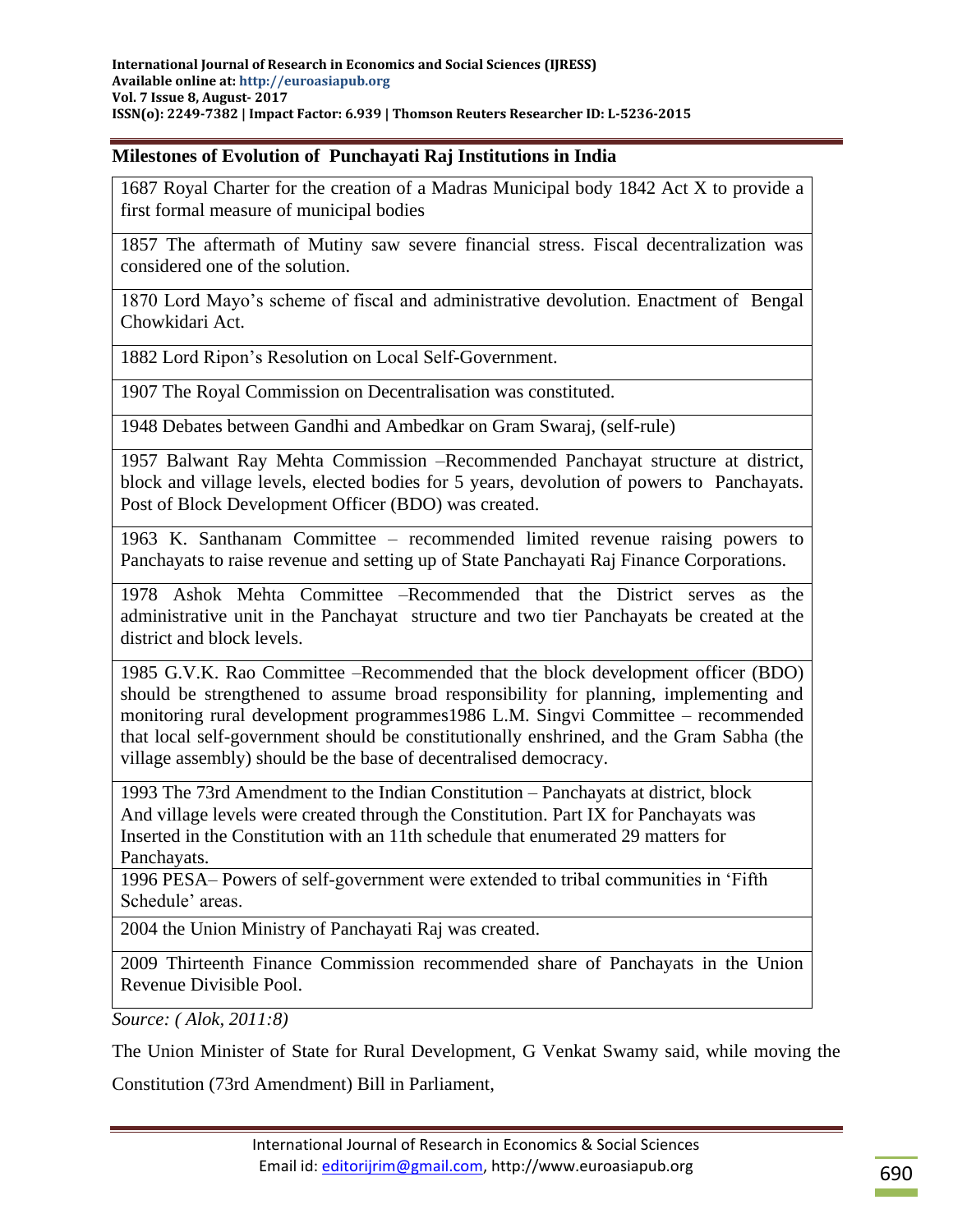*"Constitution (Seventy-third) Amendment cast a duty on the centre as well as the states to establish and nourish the village Panchayats so as to make them effective self-governing institutions….We feel that unless the Panchayats are provided with adequate financial strength, it will be impossible for them to grow in stature"*(Alok, 2011:25).

# **The Main Features of the Constitution (73rd Amendment) Act:**

- 1. Establishment of a three tier structure (Village Panchayat, Block Samiti and Zilla Parishad) in states in which they have a population of 20 lakhs and above.
- 2. Regular elections in Panchayats every 5 years.
- 3. Reservations of seats for members and offices for chairpersons to scheduled castes and scheduled tribes in proportion to their population.
- 4. Reservations of greater than 1/3rd seats for members and offices for chairpersons to women.
- 5. Constitution of state finance commissions every five years to recommend measures to improve the finances of Panchayats.
- 6. A State Election Commission has to be constituted in every State and Union Territory (UT), to supervise, direct and control the regular and smooth elections to Panchayats.
- 7. Gram Sabha or village assembly as a deliberative body to decentralise governance has been envisaged as the foundation of the Panchayati Raj System. To promote bottom-up planning, the District Planning Committee (DPC) in every district has been accorded constitutional status.
- 8. An indicative list of 29 items has been given in the Eleventh Schedule of the Constitution. Panchayats are expected to play an effective role in the planning and implementation of works related to these 29 items.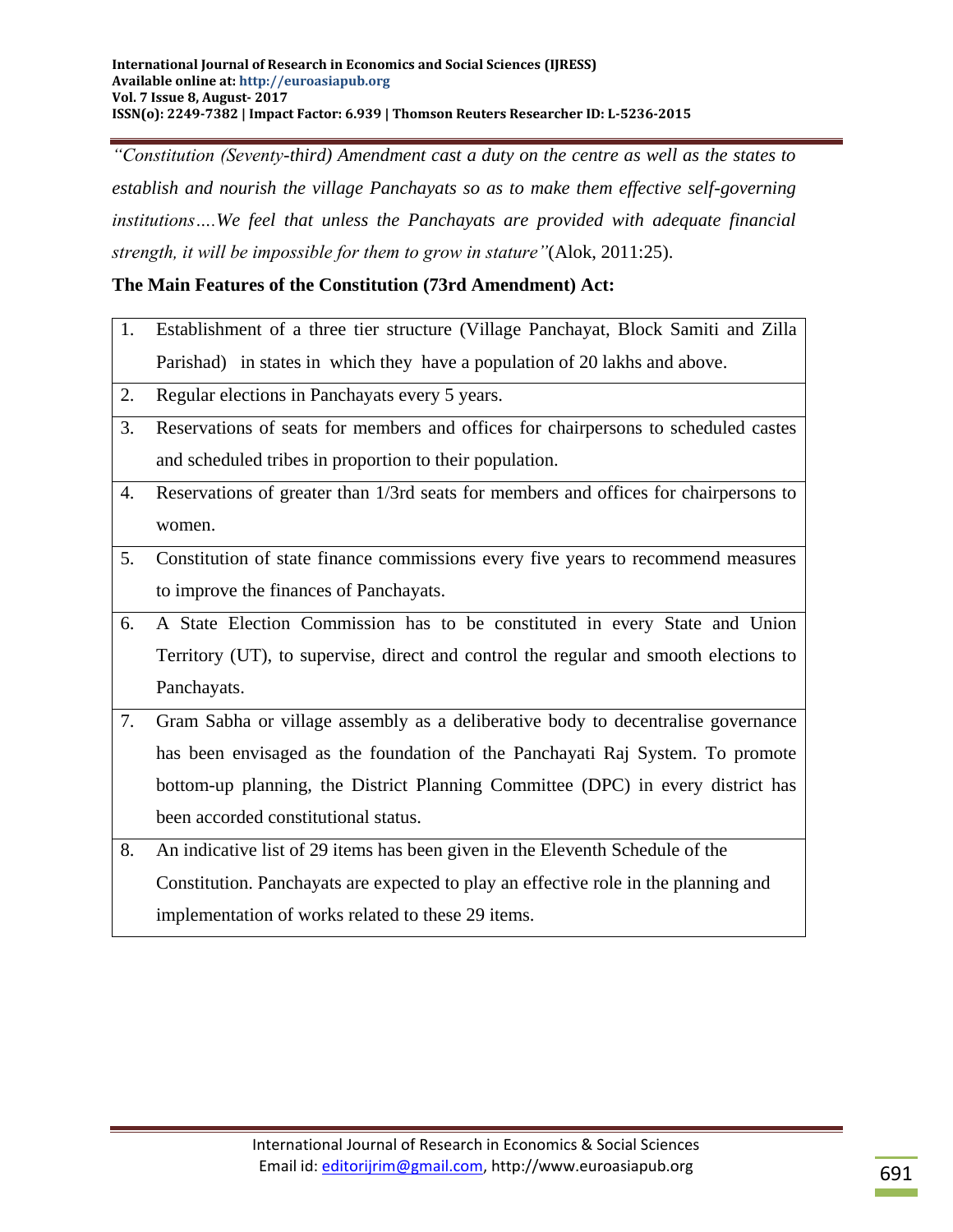**International Journal of Research in Economics and Social Sciences (IJRESS) Available online at: http://euroasiapub.org Vol. 7 Issue 8, August- 2017 ISSN(o): 2249-7382 | Impact Factor: 6.939 | Thomson Reuters Researcher ID: L-5236-2015**



#### **Chart No1**

Source: Audit Report of Local Bodies for the year ended  $31<sup>st</sup>$  March 2010, p 4.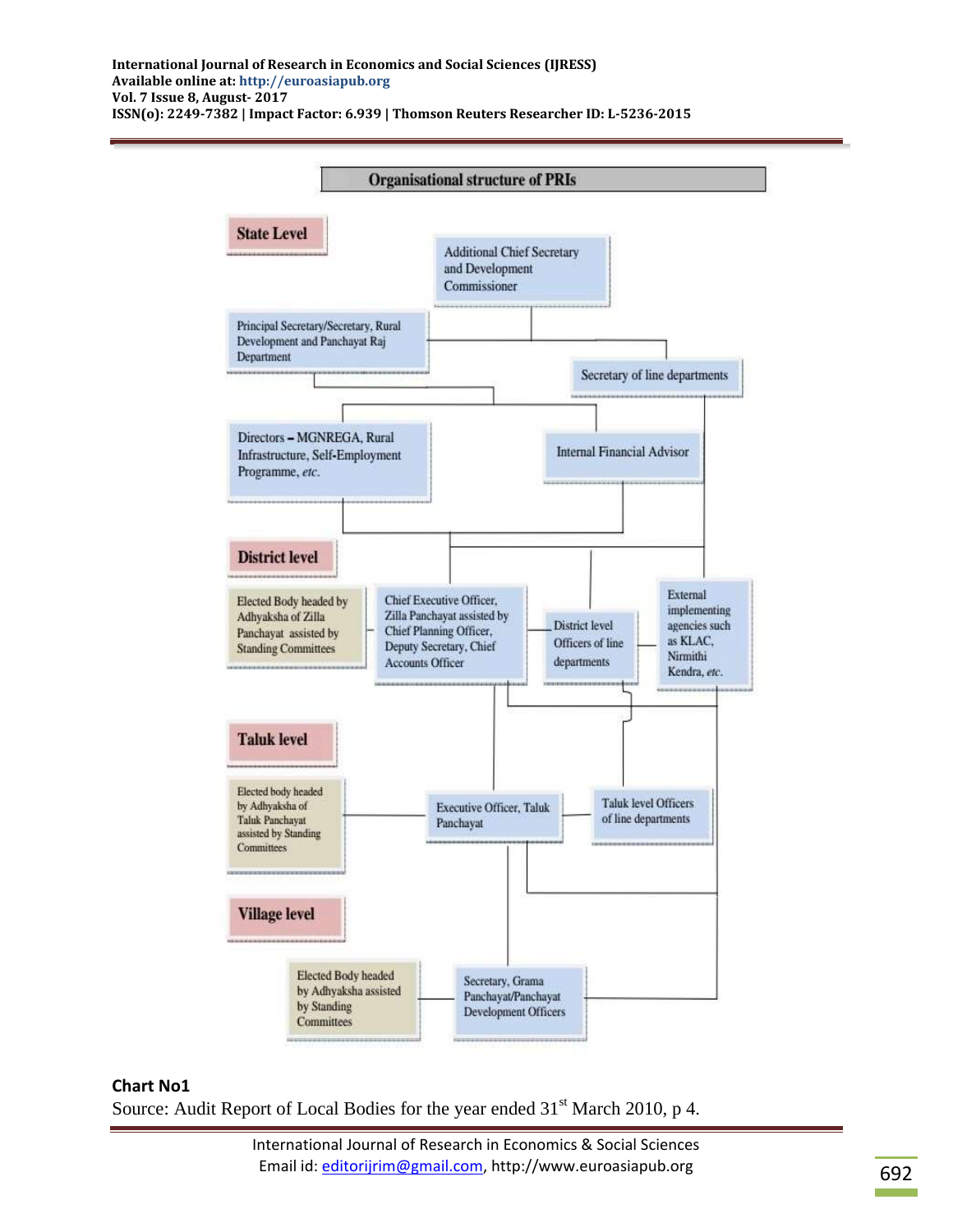"Chart no 1" shows the organisational Structure of Panchayati Raj Institutions. How the funds has been released from State level then to block level and to Village level. The resource base of PRIs consists of State Finance Commission (SFC) grants, Central Finance Commission (CFC) grants, State Government grants and Central Government grants for maintenance and development purposes. The fund-wise source and its custody for each tier and the fund flow arrangements in flagship schemes. The authorities for reporting use of funds in respect of ZPs, TPs and GPs are Chief Accounts Officer (CAO), Executive Officer (EO) and Secretary/Panchayat Development Officer (PDO) respectively.

The goal of decentralization of powers through enactment of the 73rd Constitution Amendment Act would have achieved partially without removing gender imbalance and bias in the institution of local self-government at the grassroots level. Moreover, women in India have been waiting for this rightful share in political power. Constitutional guarantee of equal political rights was also achieved partially only due to socio-economic set-up of Indian polity. Women were only exercising right to vote meekly. Equal opportunity to hold political posts and positions rarely came to them. They remained marginalized politically, socially and economically; even subjected to various types of oppression. Justice eluded to them and deprivation became prime. The women empowerment is possible unless women rise to help themselves to achieve selfempower. There is a need to formulate policies for reducing feminized poverty, promoting education of women, prevention and elimination of violence against women.

However, it was apprehended that all women Panchayats may also lead to marginalization of gender issues on women"s concerns and would not be reflected in these bodies. Therefore, it was thought that collective empowerment through representation in democratic process would give them voice and feeling of solidarity. New interests groups and issue-oriented groups will emerge giving rise to new local women leadership actively participating in the decision-making and mobilization. Education is very important tool with which women can be empowered in all spheres. It is very important to put more stress on education of women.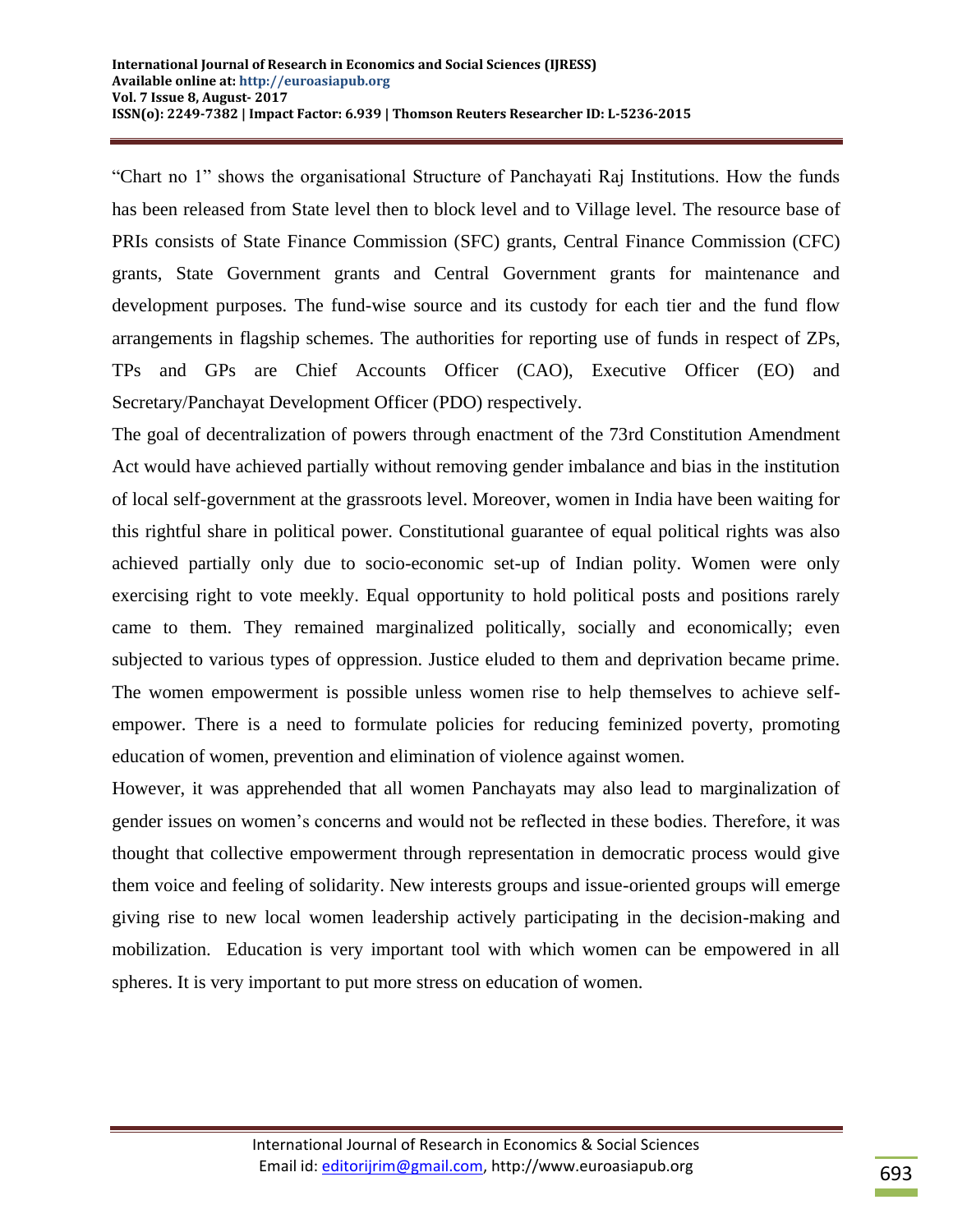### **Education and Women Empowerment**

Literacy as defined by the Govt of India is "A person who can both read and write with understanding in any language is considered as literate and a person who can merely read but cannot write is taken to be as illiterate". Lack of education is the grass root problem of India. According to Mahatma Gandhi, "If you educate a man you educate an individual, but if you educate a woman you educate an entire family." Our predominant patriarchal system does not provide enough opportunities to women to have higher education even if they wish. The social setup discourages girls for getting higher education. Universal education for all below 14 years is not implemented strictly. It is important to usher changes in the societal attitudes and perceptions with regard to the role of women in different spheres of life. The education and empowerment of women throughout the world cannot fail to result in a more caring, tolerant, just and peaceful life for all.





[http://mospi.nic.in/Mospi\\_New/upload/man\\_and\\_women/Women\\_Men\\_In\\_India\\_2014.htm](http://mospi.nic.in/Mospi_New/upload/man_and_women/Women_Men_In_India_2014.htm)

As per 2011 census, **Figure No.1** shows that literacy rate in India was reported as 74.04% with an increase of 14% to that in 2001, whereas the hike is maximum for rural women at 26% in the last decade, which may be attributed to literacy mission of Government of India (Figure 1). Even Though this figure is showing raising trend even then Female literacy rate in India is much lower than that of male literacy rate. The female literacy levels according to the literacy rate 2011 census are 65.46% whereas the male literacy rate is over 80%. The situation is worse in rural areas.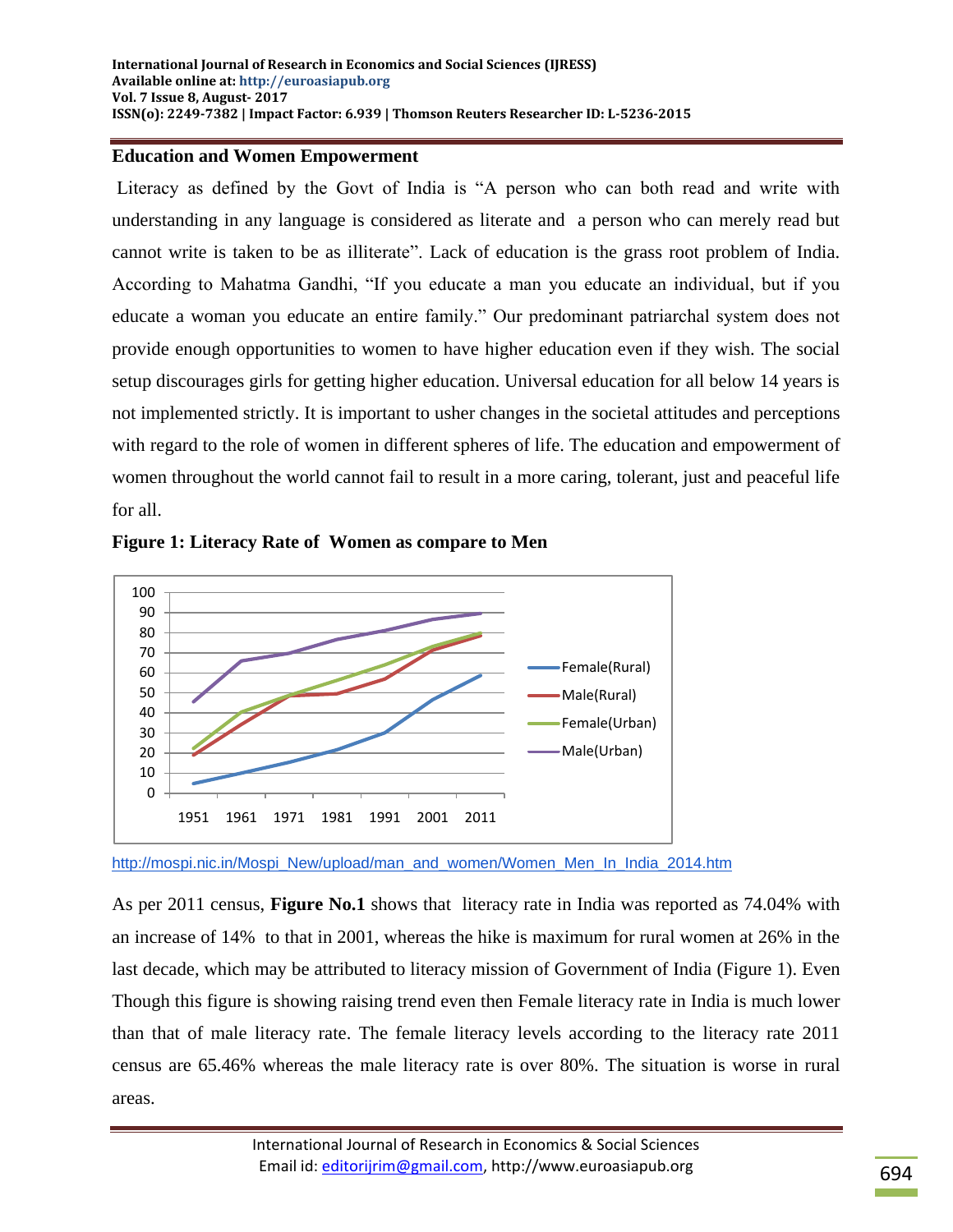#### **Economic Status**

The economic status of women is one of the major factor and source of her social and political status. It is found that only about 20 per cent of the respondents are economically independent while 80 per cent are depended economically on their parents or husband (Smitha, 2007:15). Empowerment of women leads directly empowerment of the family. Woman is an integral part of the family which is the smallest institution. A woman who is trying hard to become economically independent in this men dominated society has to face lot of social taboos. Family is a very important component of any society; think tankers have given definitions from time to time. As per Robert Lowie "Family is a group based on material relation rights and duties and parenthood, common habitations and reciprocal relation between parents and children "In General, we can say Family is an institution which is an important part of any society. It is based on marriage, which has full commitments of rights and duties of parenthood". Family is one kind of social micro unit. Most of the time, when a person thinks of the definition of a family, the image of a mother, father and children is what comes into the mind. That is a one type of family, however, there are more definitions that can be used to define different types of families such as a joint family, nuclear family, single-parent family means one parent and a child or children. Extended family is a nuclear family or single-parent family lives with any extended family members. Women are an important component of a family like a strong bead in a chain of beads. The functions of a family are classified as: essential functions and non-essentials functions. The essential functions includes sexual reproduction, placement, and socialisation, while non-essential functions comprise of economy, care of aged, education, health and recreation, political control, religious, physical protection, social and cultural . As per census 2011, the participation of rate for female is only 25 percent as compared to 53.26% male in urban area. In rural area, working force of women is little higher than urban area viz. 30.02 % women as compared to 53.03 men. The point is women, which are 40 percent, are

involved only in marginalised work and paid very less.There is also a indifferent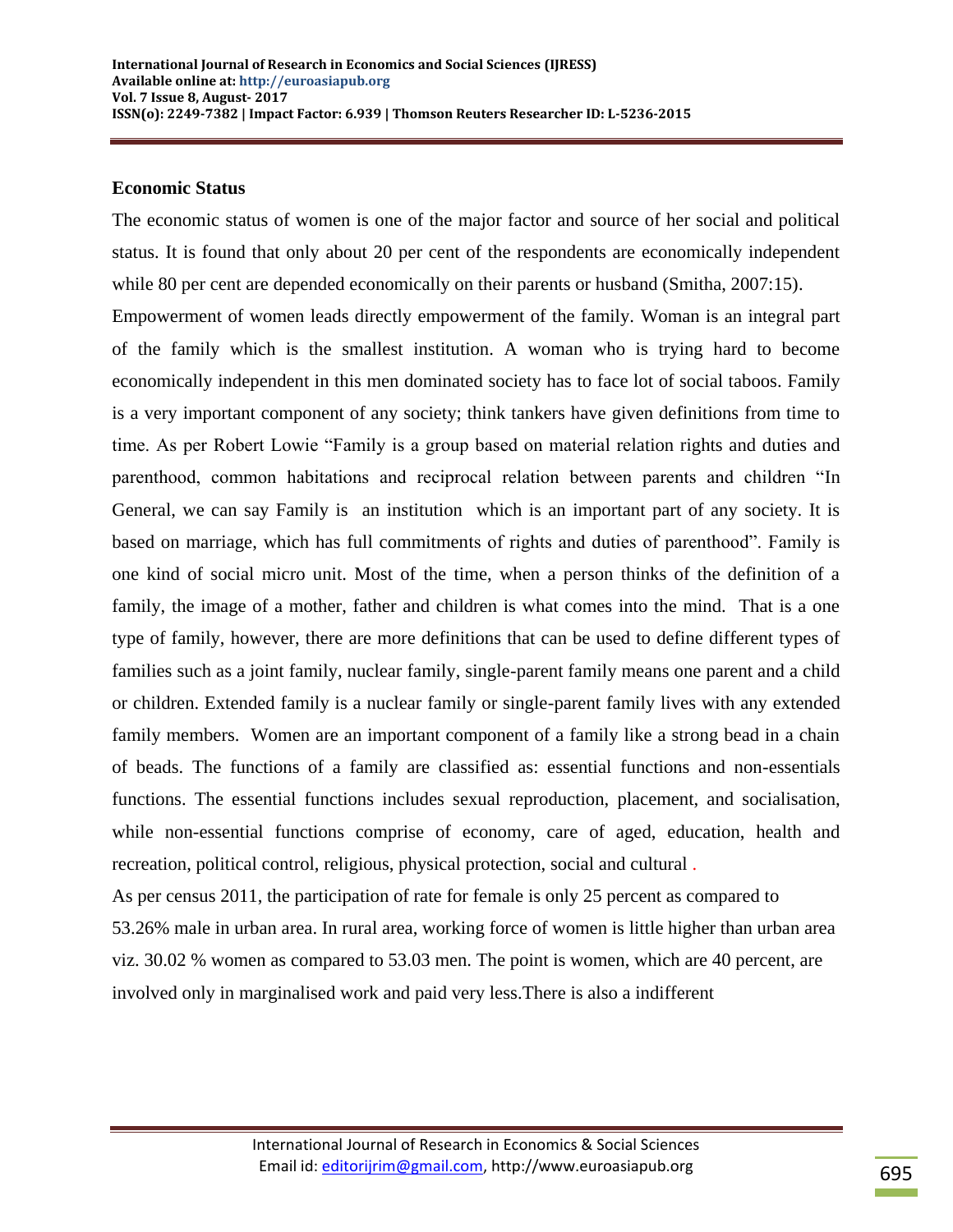



Source:[http://mospi.nic.in/Mospi\\_New/upload/man\\_and\\_women/Women\\_Men\\_In\\_India\\_2014.htm](http://mospi.nic.in/Mospi_New/upload/man_and_women/Women_Men_In_India_2014.htm) and pathetic situation of women in public sectors: 17 to 18 percent women are employed in public sectors as shown **in Figure No.2** and it shows stagnating and declining trend in totallity. So, in that case there is need to peovide self help groups to provide small scale enterprenuership to the women to empower them economically.





Source:[http://mospi.nic.in/Mospi\\_New/upload/man\\_and\\_women/Women\\_Men\\_In\\_India\\_2014.htm](http://mospi.nic.in/Mospi_New/upload/man_and_women/Women_Men_In_India_2014.htm)

International Journal of Research in Economics & Social Sciences Email id: [editorijrim@gmail.com,](mailto:editorijrim@gmail.com) http://www.euroasiapub.org 696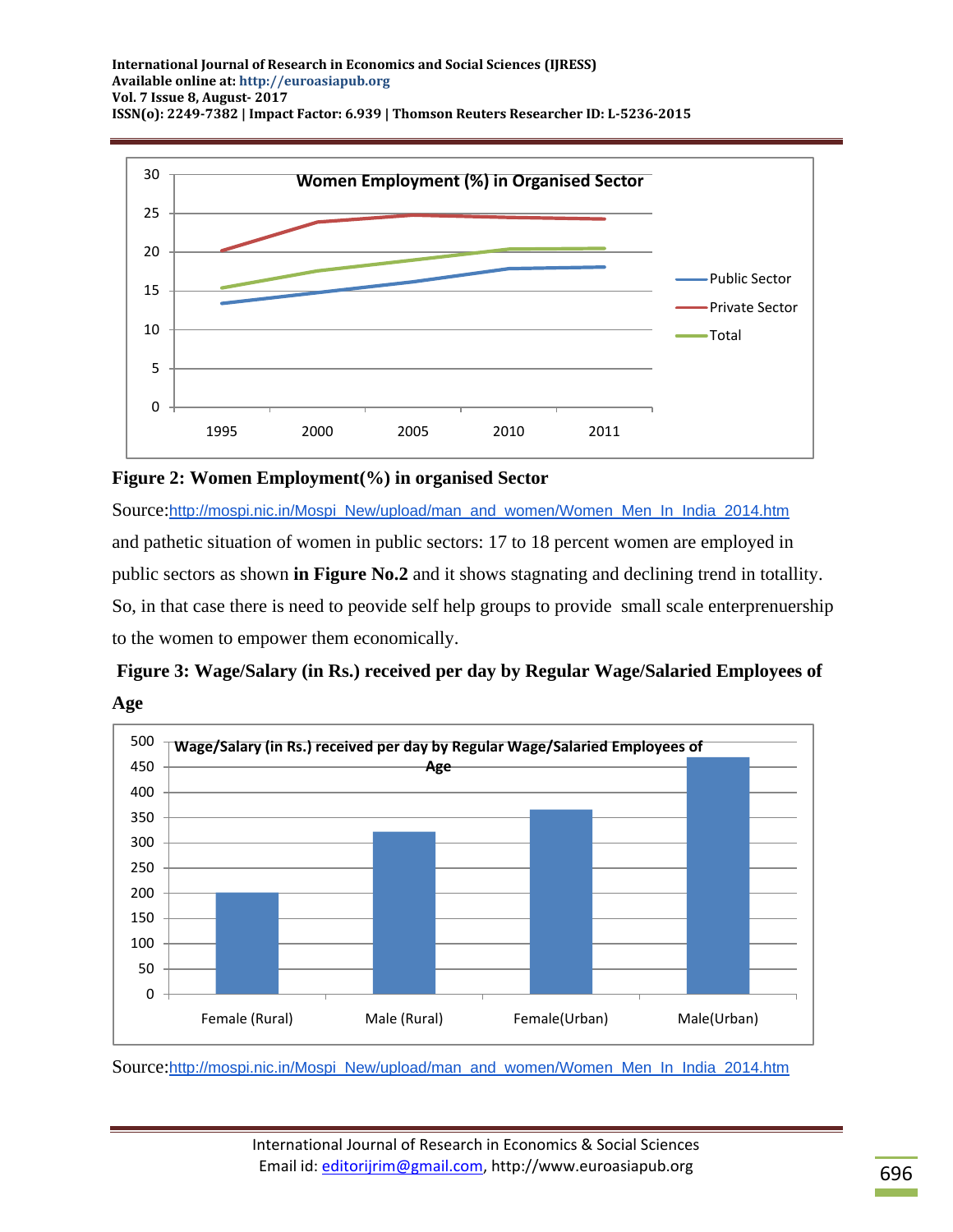We can observe from the table **(Figure 3)** that wages are less than men in rural area and urban area as well. In 2014, women occupied only 7 out of 45 Ministerial positions in the Central Council of Ministers, which is a little more than 15% against around 10% women participation in 2004. 62 females have been elected in 2014 Elections constituting more than 11% share in the Lower House. In the states, women share is 8% in assemblies while only 4% in the Central Government (Figure 4).



**Figure 4: Representation of Women in Central and State Council of Ministers**

Source:[http://mospi.nic.in/Mospi\\_New/upload/man\\_and\\_women/Women\\_Men\\_In\\_India\\_2014.htm](http://mospi.nic.in/Mospi_New/upload/man_and_women/Women_Men_In_India_2014.htm)

In Figure 4, we can obsereve that only a few women are in decision making and the issue is lack of any rising trend in it. Available data shows that there is nominal numbers of women. Panchayat setup, overall population of women is 46.7%; with maximum 58.6% in Jharkhand and minimum 32.3% in Goa. Even though women have some position in Panchayat but their participation in decision-making is lacking. There is need to change mindset of people towards women and simulataneosly women must be encouraged. On  $11<sup>th</sup>$  November, Panchayat ordered a woman to be paraded nude in village Dhurawad (Rajasthan). Had there been a women member in Panchayat, this would have never happened. Many more examples of these kinds of atrocities against women are in record.

Despite having many schemes of Government of India"s Panchayati Raj Institutions the situation of women is not improved much.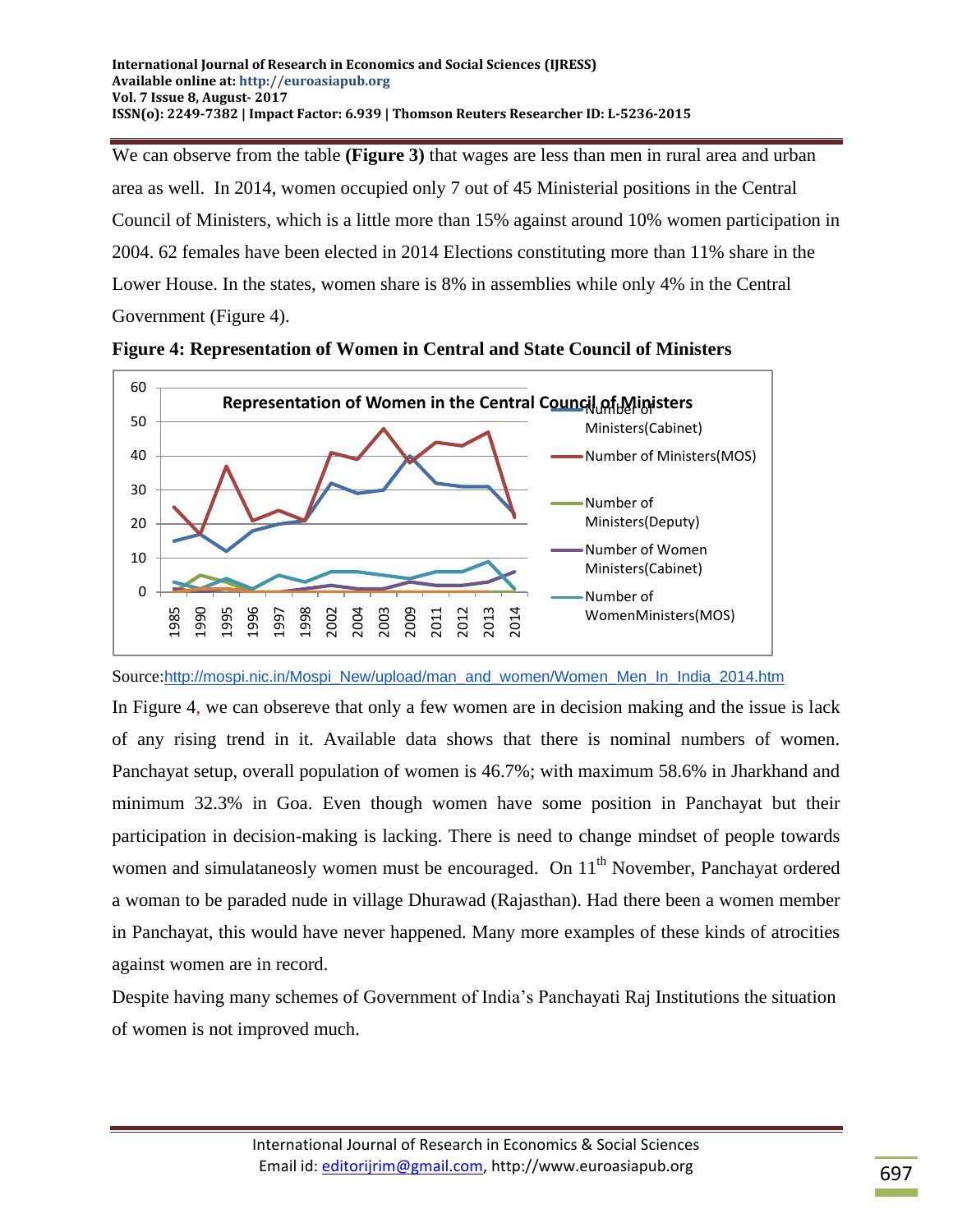| S.No.          | Schemes               | <b>Fund Flow</b>                                                   |
|----------------|-----------------------|--------------------------------------------------------------------|
| 1              | Mahatma Gandhi        | GOI and State Government transfer their respective shares of       |
|                | <b>National Rural</b> | MGNREGA funds in a bank account, called State Employment           |
|                | Employment            | Guarantee Fund (SEGF), set up outside the state accounts.          |
|                | Guarantee             | Commissioner-State Rural Employment Guarantee is the               |
|                | Scheme                | custodian of SEGF and administers onward transfer of funds         |
|                | (MGNREGA)             | from it to ZPs, TPs and GPs.                                       |
| $\overline{2}$ | Sarvashiksha          | The funding pattern of SSA is aligned with the Five Year Plans.    |
|                | Abhiyan (SSA)         | The funding was to be shared between the Central and State         |
|                |                       | Governments in the ratio of 75:25 during Tenth Five Year Plan      |
|                |                       | (2002-07) and 50:50 thereafter. The State Government releases      |
|                |                       | the funds to the district level officers through CEOs of ZPs, who  |
|                |                       | in turn releases to School Development Management                  |
|                |                       | Committees for implementation of the Scheme.                       |
| 3              | <b>National Rural</b> | Funds for NRHM were released by GOI to the States through          |
|                | <b>Health Mission</b> | two separate channels. State Finance Department releases funds     |
|                | (NRHM)                | for direction and administration, rural and urban family welfare   |
|                |                       | services, procurement of supplies and services, etc. and directly  |
|                |                       | to the State Health Society for implementation of the Scheme.      |
|                |                       | From the year 2007-08, the States were to contribute 15 per cent   |
|                |                       | of the required funds duly reflecting their requirements in a      |
|                |                       | consolidated Programme Implementation Plan (PIP). Funds            |
|                |                       | were provided on the basis of approval of these PIPs by GOI.       |
| $\overline{4}$ | Mid Day Meals         | The central assistance received is credited to the State funds and |
|                | (MDM)                 | the State Government after including its allocation of funds,      |
|                |                       | release funds to the ZPs. The Central assistance for the Scheme    |
|                |                       | was provided by way of free supply of food grains and also         |
|                |                       | expenditure reimbursed in the form of subsidy for transportation   |
|                |                       | and cost of cooking. In addition, assistance for physical          |
|                |                       | infrastructure like kitchen-cum-store, water supply, etc. was also |
|                |                       | provided by GOI.                                                   |

*Source: Scheme guidelines and performance review reports of Civil and PRIs* Audit Report of Local Bodies for the year ended  $31<sup>st</sup>$  March 2010, p 7.

Despite having so many schemes, there is not much change in women"s socio-economic situation in the society**.** Even though there is Sarv Siksha Abhiyan policy, the literacy rate shows increasing trend, but the position of women in organised sector is declining. It might show increasing trend in organised sector as can be seen through regression, when data is projected for the next five years. We can observe in Figure 5 that, there is a positive trend in

> International Journal of Research in Economics & Social Sciences Email id: [editorijrim@gmail.com,](mailto:editorijrim@gmail.com) http://www.euroasiapub.org 698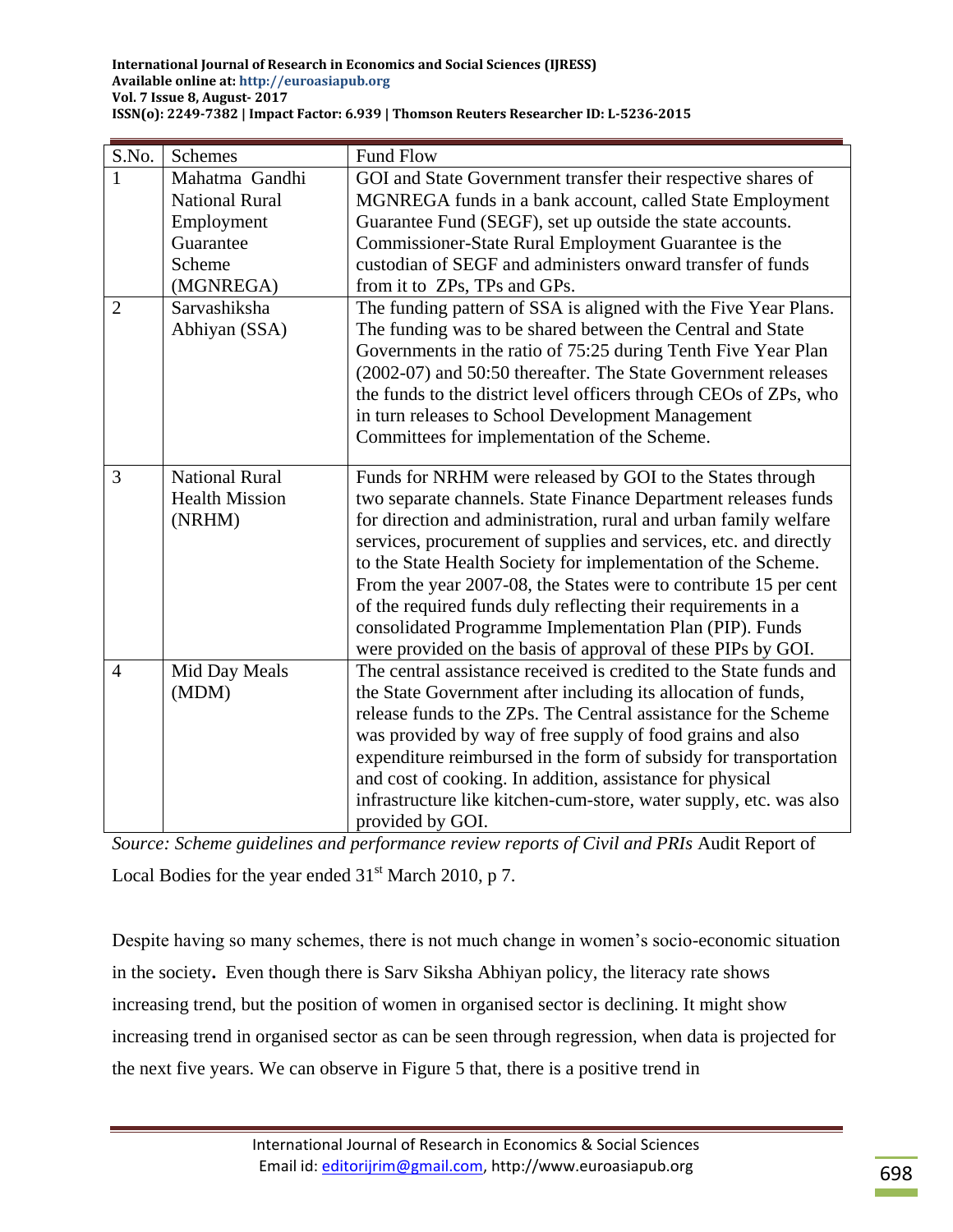employment in organised sector. There may be decreasing trend locally but over all from 1995 to 2011, the trends are positive. There may be certain reasons to which are to be probed further for such deviation in spite of large-scale efforts of government.





Source:[http://mospi.nic.in/Mospi\\_New/upload/man\\_and\\_women/Women\\_Men\\_In\\_India\\_2014.htm](http://mospi.nic.in/Mospi_New/upload/man_and_women/Women_Men_In_India_2014.htm)

**Figure 6. Infant Mortality Rate for last 10 Years and Projected values for 5 Years**



Source:[http://mospi.nic.in/Mospi\\_New/upload/man\\_and\\_women/Women\\_Men\\_In\\_India\\_2014.htm](http://mospi.nic.in/Mospi_New/upload/man_and_women/Women_Men_In_India_2014.htm)

International Journal of Research in Economics & Social Sciences Email id: [editorijrim@gmail.com,](mailto:editorijrim@gmail.com) http://www.euroasiapub.org 699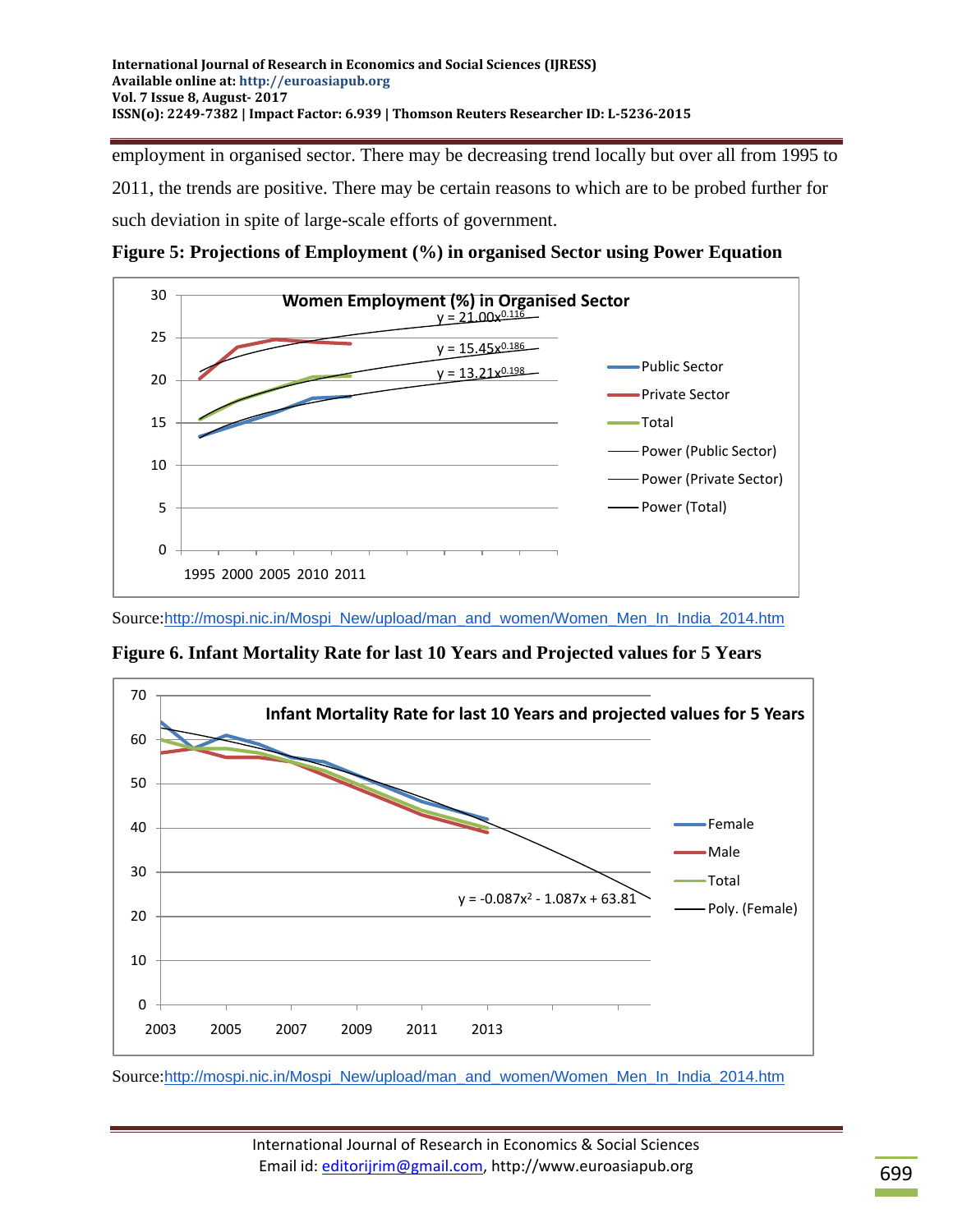Infant Mortality Rate with projected values using Polynomial of Degree 2. Only the positive sign has been seen in infant mortality rate and it might be cause of improving technology and better health facilities.

|         | Receipts       |                 |                  |                  |                     |                   | Expenditure |         |       |
|---------|----------------|-----------------|------------------|------------------|---------------------|-------------------|-------------|---------|-------|
| Year    | Own<br>Revenue | Govt.<br>Grants | Other<br>Revenue | Total<br>Revenue | Capital<br>Receipts | Total<br>Receipts | Revenue     | Capital | Total |
| 2005-06 | 154            | 7394            | 181              | 7729             | 2267                | 9996              | 7495        | 1984    | 9479  |
| 2006-07 | 144            | 7784            | 188              | 8116             | 2691                | 10807             | 8161        | 2314    | 10475 |
| 2007-08 | 161            | 8246            | 183              | 8590             | 2521                | 11111             | 8494        | 1923    | 10417 |
| 2008-09 | 542            | 11825           | 443              | 12810            | 3066                | 15876             | 11661       | 3118    | 14779 |
| 2009-10 | 481            | 15240           | 278              | 15999            | 3573                | 19572             | 15309       | 3365    | 18674 |
| Total   | 1482           | 50489           | 1273             | 53244            | 14118               | 67362             | 51120       | 12704   | 63824 |

Table 1 : All India ZP Receipts and Expenditure of Panchayti Raj Institutions

*Source: Scheme guidelines and performance review reports of Civil and PRIs* Audit Report

From Table 1, it has been observed that there are sufficient funds raised for the schemes and spend by the Government through Panchayati Raj Institutions. However, there are enough questions on the outcome from such schemes. Due to lack of transparency, there are always chances of corruption. Mostly expenditure on these schemes of Govt such as MGNREGA, Pradhan Mantri Gram, Sadak Yojana (PMGSY), Indira Awas Yojana (IAY), Integrated Wasteland Development Programme (IWDP), Swarna Jayanti Gram Swarozgar Yojana has been done for these years. Nevertheless, there is no separate allocation of funds for women. Table 2 Arrears in assessment of grants

| Sr. No. | Name of Department Period of Arrears | <b>Period of Arrears</b> |  |  |
|---------|--------------------------------------|--------------------------|--|--|
| 1       | Education                            | 1998-2010                |  |  |
| 2       | Agriculture                          | 1998-2010                |  |  |
| 3       | Social Welfare                       | 1999-2010                |  |  |
| 4       | Animal Husbandry                     | 2003-2010                |  |  |
| 5       | <b>Public Health</b>                 | 2000-2010                |  |  |
| 6       | Family                               | 1998-2010                |  |  |
| 7       | <b>Water Supply and Sanitation</b>   | 2001-2010                |  |  |
| 8       | Women and Child Welfare              | 1996-2010                |  |  |
| 9       | Minor Irrigation                     | 1998-2010                |  |  |
| 10      | <b>Public Works</b>                  | 1998-2010                |  |  |

*Source: Scheme guidelines and performance review reports of Civil and PRIs* Audit Report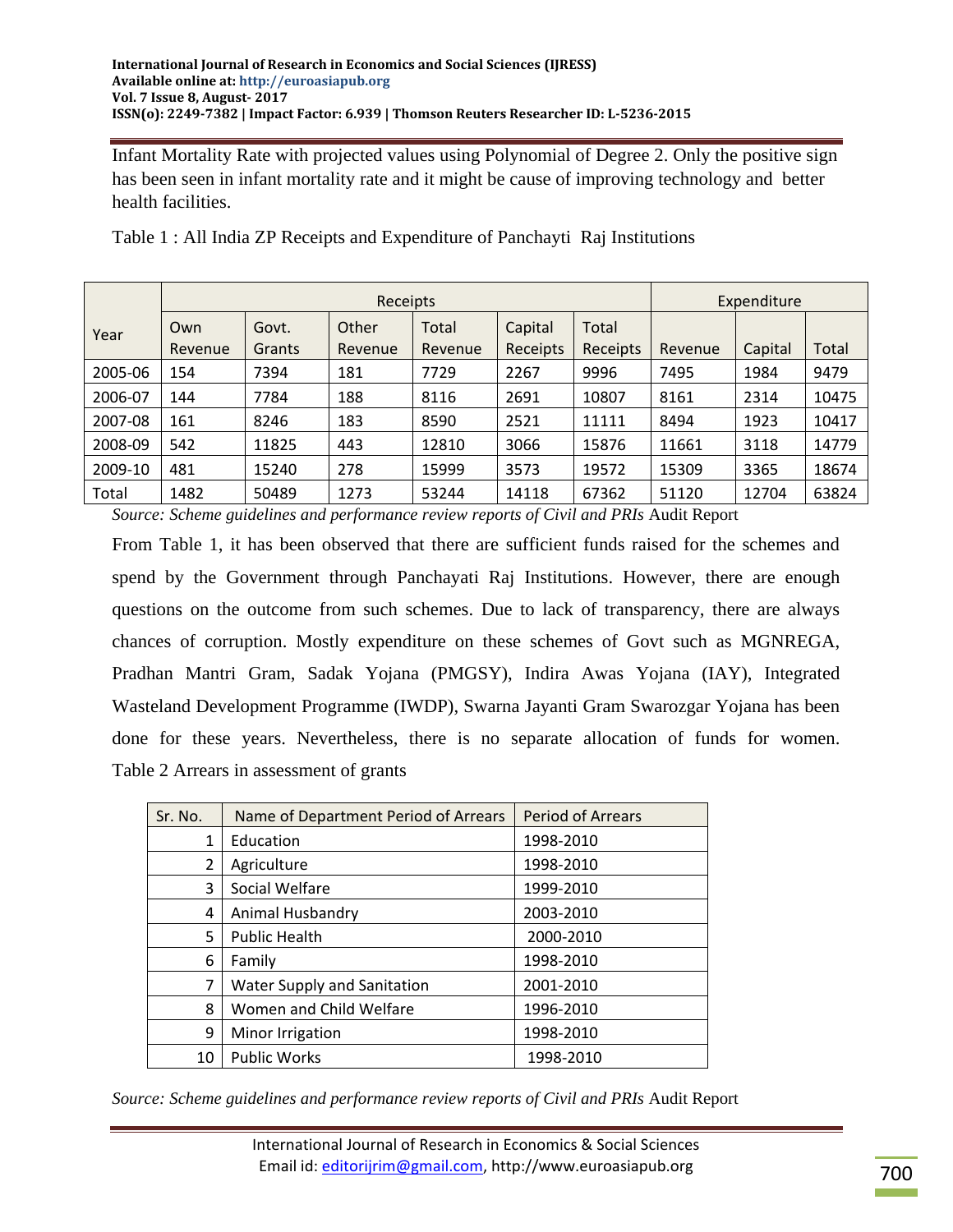In order to tide over the time lag between the approval of the budget and release of grants by the State Government, funds were made available to PRIs through advances for implementation of schemes. It has been observed that for the last twenty years from 1996 to 2010, arrears are pending for the department of women and child development as shown in **Table No. 2** We can see that how this department has been neglected for implementing the schemes. How can we think of women empowerment when their funds are not released by the Government properly? Panchayati Raj Institutions are not playing active role related to the development of women. Few self help groups are doing good for the empowerment of women under the Panchayati Raj Institutions.

Self Help Group is about people coming together with others who are affected by a particular Issue (experience, disadvantage, discrimination, etc) to support each other and to work together to change the disadvantage affecting them. The groups are involved in various activities including community education, information, mutual support etc. Self Help group (SHG) is a self-governed, peer-controlled small and informal association of the poor, usually from socioeconomically homogeneous families who organize around savings and credit activities. Funds for credit activities are coming through regular savings deposited by all of its members on a weekly or fortnightly basis. In the meetings they discuss common village problems and plan solution, share information; make efforts to improve their health and literacy skills. If we just look into real women empowerment we could find few examples of successful of Self Help groups for example SEWA (Self-Employed Women's Association) which is pioneer in the country. Without the Grameen Model SEWA which was started in 1972, although started as a trade union for women in the unorganised sector, today SEWA boasts of running the first Women's Bank in the country. By the year 2000, SEWA has a membership of 209250. The SEWA Bank has 87263 depositors, and 41757 borrowers whose loan outstanding us Rs.887 Lakhs as on March 1998. SEWA has also networked many co-operatives and emerged as the largest federation of co-operatives in the country.(SHGsReport:17). While implementing various schemes of this Ministry efforts are made to ensure adequate participation of women in them. In addition, the Coir Board is implementing the Mahila Coir Yojana, which is a women oriented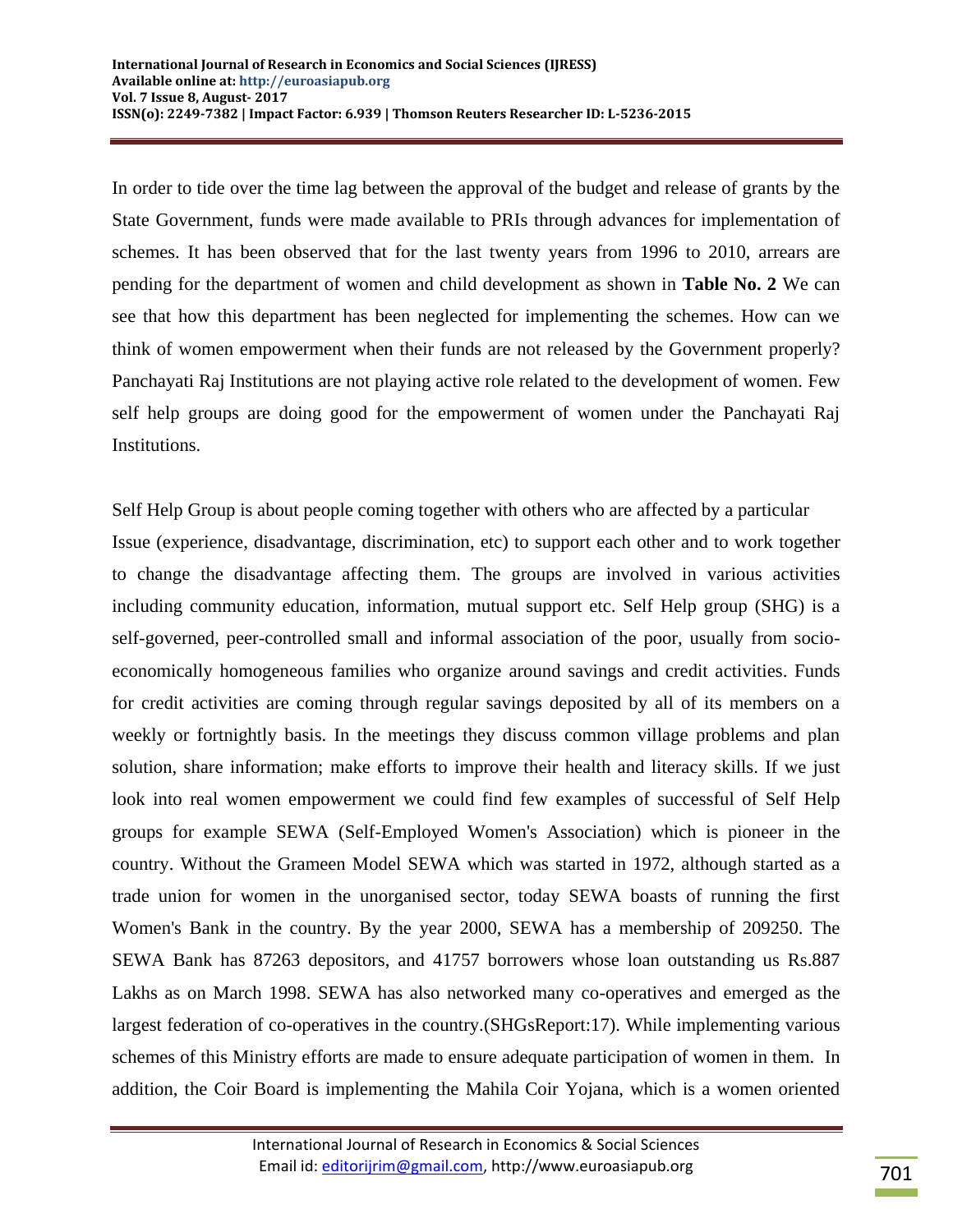self-employment programme. Under this programme women are provided training and ratts for carrying out spinning activity and increasing their earnings. The details of the benefits available to women entrepreneurs under these programmes and also their participation in terms of numbers and subsidy provided (GOI MsMe,Report: 197).

Venkataramaiah Committee studied the major formal and informal systems of data on credit. It noted that the structure of the informal financial market is extremely heterogeneous. This sector comprises partnership firms, sole proprietary concerns, own account enterprises, financial auxiliaries such as share broking firms, loan brokers, Non-Governmental Organisations (NGOs), Self-Help Groups (SHGs), share brokers and traders, multani shroffs, pawnbrokers, chettiars, etc. Data on this segment are available neither regularly nor on an ad hoc basis except that certain pieces of information are collected and are available from various sources. ( GOI NSC Report :36) as above discussed maximum number of women are involved in informal sector and less paid.

The Non-Governmental Organisations (NGOs) and Self-Help Groups (SHGs) are another Category of institutions working in the informal financial sector for implementing special Programmes and formulating development policies. Most of these NGOs/ SHGs are credit linked by banks. These organisations receive funds from Indian financial institutions as also from abroad. NABARD publishes certain data on total credit extended by NABARD to these organisations. NABARD also publishes the State-wise number of SHGs being financed by banks. (GOI NSC Report,39)

At present, the Government of India has over 27 schemes for women operated by different departments and ministries. Some of these are: Integrated Rural Development Programme (IRDP) ,Khadi And Village Industries Commission (KVIC) Training of Rural Youth for Self-Employment (TRYSEM) ,Prime Minister's Rojgar Yojana (PMRY) ,Entrepreneurial Development programme (EDPs) Management Development progammes ,Women"s Development Corporations (WDCs) ,Marketing of Non-Farm Products of Rural Women (MAHIMA) ,Assistance to Rural Women in Non-Farm Development (ARWIND) schemes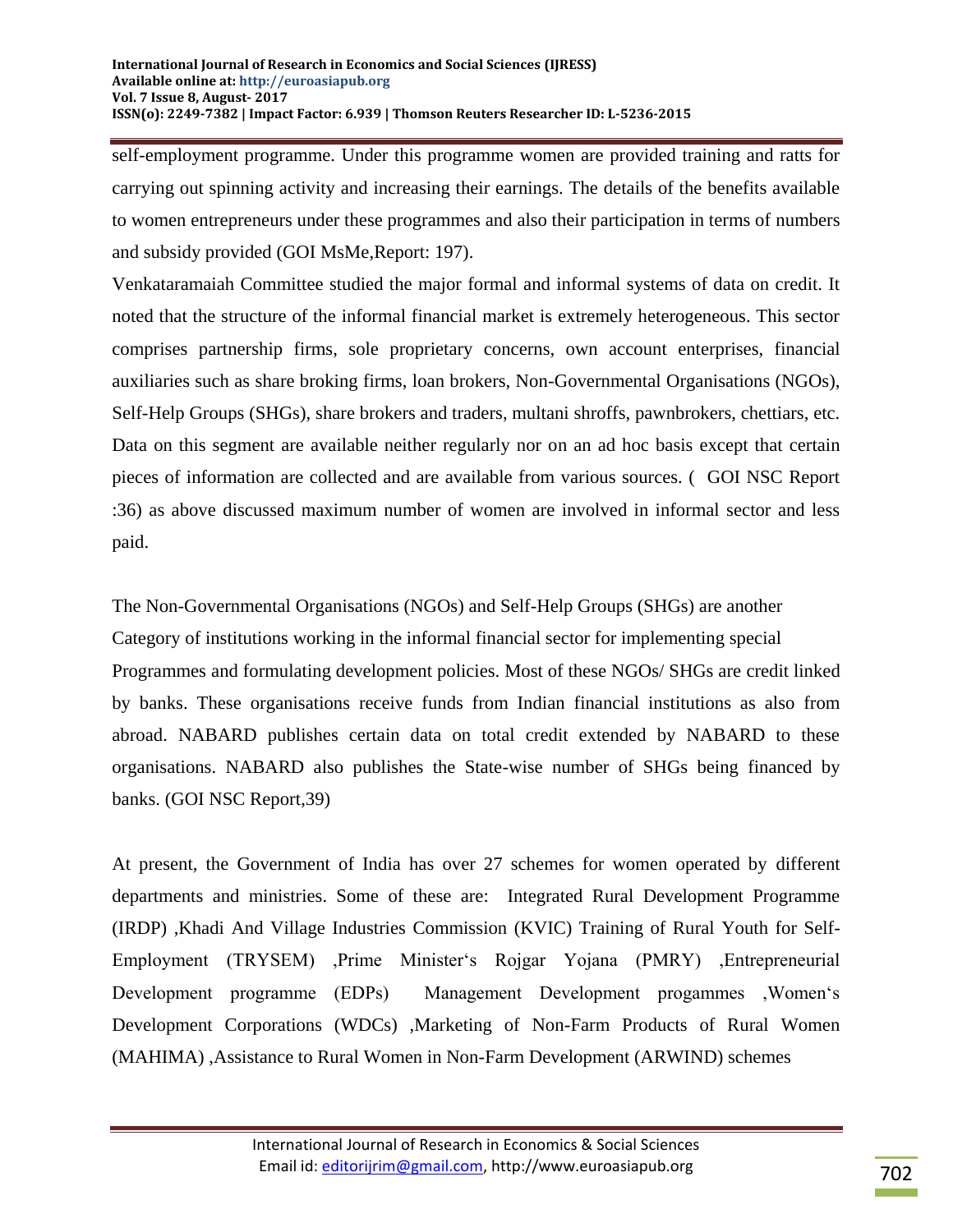Trade Related Entrepreneurship Assistance and Development (TREAD),Working Women"s Forum,Indira Mahila Yojana ,Indira Mahila Kendra ,Mahila Samiti Yojana,Mahila Vikas Nidhi ,Micro Credit Scheme ,Rashtriya Mahila Kosh, SIDBI"s Mahila Udyam Nidhi ,Mahila Vikas Nidhi ,SBI"s Stree Shakti Scheme,NGO"s Credit Schemes ,Micro & Small Enterprises Cluster Development Programmes (MSE-CDP). National Banks for Agriculture and Rural Development"s Schemes ,Rajiv Gandhi Mahila Vikas Pariyojana (RGMVP)Priyadarshini Project- A programme for \_Rural Women Empowerment and Livelihood in Mid Gangetic Plains" NABARD- KfW-SEWA Bank project (Goyal,2011:203)

# **Case Study of Two Villages Deboda and Dulehra**

As primary survey was done in two villages of Haryana Village Deboda and Dulehra . In one village Dulehra as the seat is reserved for Scheduled Caste candidate. We find that proxy surpunch is functioning. Ex Surpunch seems very active. Deboda Khurad village as Surpunch is taking much interest and active we find all roads are constructed well developed village. and people are aware of activities of Punchayat MNREGAs and Self Help Groups. People are not aware in Dulehra Village and situation of development of village is backward. People are not aware of the the activities of Punchayat Specially women, they don"t know about their rights . In Dulehra Village women can not sit on the chair in the presence of the male members. They use to sit on the floor in presence of male member. In Dobada khurad women are use to sit on chair in the presence of male member even though parda system is prevalent in that village also.

From 85 observations of women in two villages , it has been observed that more than 79.29 percent women are engaged in only home affairs. And 58 percent women are just metric and senior secondary passed. Only 3 percent women are post graduate and 17 percent women are graduate. It has been observed that women who have got graduation and post graduation degree they are also engaged in domestic chores only. 7 percent women who are employed or economically independent to some extent are the ASHA workers or Anganwari workers. These women are not aware much about the punchayat activities. As ASHA workers are doing well in villages that could also be the factor of improvements of infant mortality rate and health in women. Women are not aware about the policies of women for empowerment and allocation of funds for child and women development. In these villages parda system is prevalent in both villages. Women are not aware of self help groups .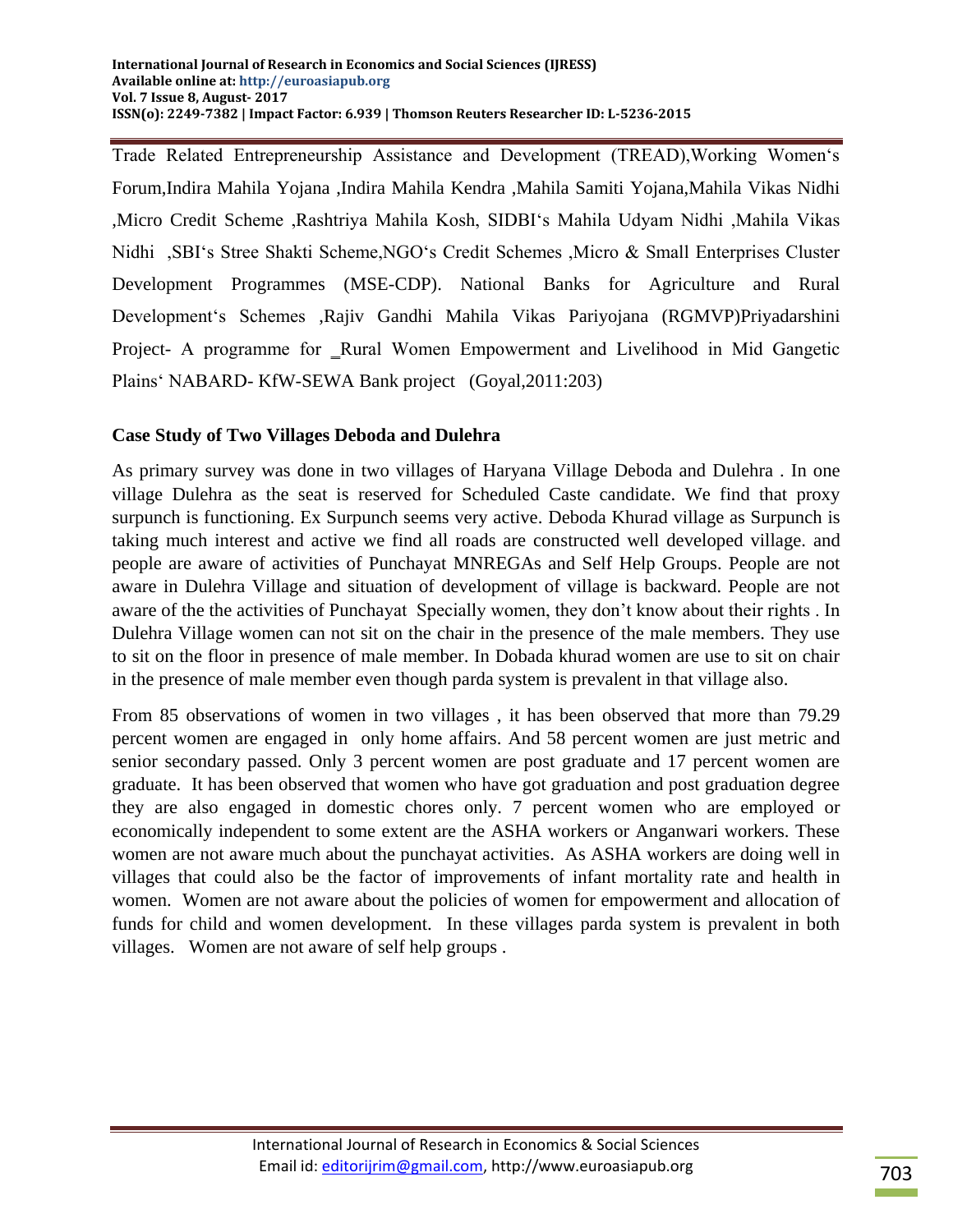### **There are few success full stories which can be role model for other women also**

While Mondragon is internationally the most famous network of cooperatives, two of the other widely celebrated success stories are from India – Amul and SEWA (Self Employed Women's Association), both based in the state of Gujarat in Western India. The story of Amul began with just two dairy cooperatives and 250 liters of milk per day. This led to the formation of the Gujarat Cooperative Milk Marketing Federation which now has the capacity to collect and process over six million liters of milk a day. This milk is marketed as cheese, butter, yoghurt, ice-cream and chocolates under the brand-name "Amul". The Amul network, covering 11,000 village cooperatives and about 2.28 million members, had a turnover of US\$575 million in 2002- 2003. The Amul units consist of producers who now function from a position of strength.



Kerala's iconic Kudumbasree movement has emerged as a model for rural development and women's empowerment, driven by local self government. In fact, the role of Kudumbasree in enabling women to play an effective role in the running of Panchayati Raj Institutions is something that is compelling the Union Ministry of Rural Development to consider replicating it at the national level through the National Rural Livelihood Mission. So, what is it about the Kudumbasree programme that has clicked? It is the fact that this all-woman network has been the driving force behind the implementation of many tasks of the local government - from providing support structures for the poor to the universalisation of take home rations to the

introduction of computer education in community schools. It has also enabled women like Vishnupriya, Nandini B.K., and Usha Sathyaprakash to step out of their kitchens and embrace leadership roles within the community. [\(http://www.wfsnews.org/thp-](http://www.wfsnews.org/thp-20%20years%20of%20empowerment-2013.html)[20%20years%20of%20empowerment-2013.html\)](http://www.wfsnews.org/thp-20%20years%20of%20empowerment-2013.html)



Thirty-five-year-old Shushma Bhadu is one of those rare progressive women from rural Haryana, who has chosen her own future by entering public life. Elected in 2010 as the sarpanch of the Dhani Miyan Gram Panchayat in Fatehabad district, she is a true revolutionary, both in her thinking and practice. In a state that is known to reject the girl child, Bhadu has managed to make her village a 'model' when it comes to women's rights and the survival of daughters. This Class Seven dropout has also zeroed in on education in addition to ensuring greater access to water and sustainable livelihood for her people. Another community heroine is Nayana

Patra, 45, a ward member from Dhenkenal district's Baraun Gram Panchayat, Odisha, who, with the support of other women, has devised an innovative way to reduce liquor consumption in the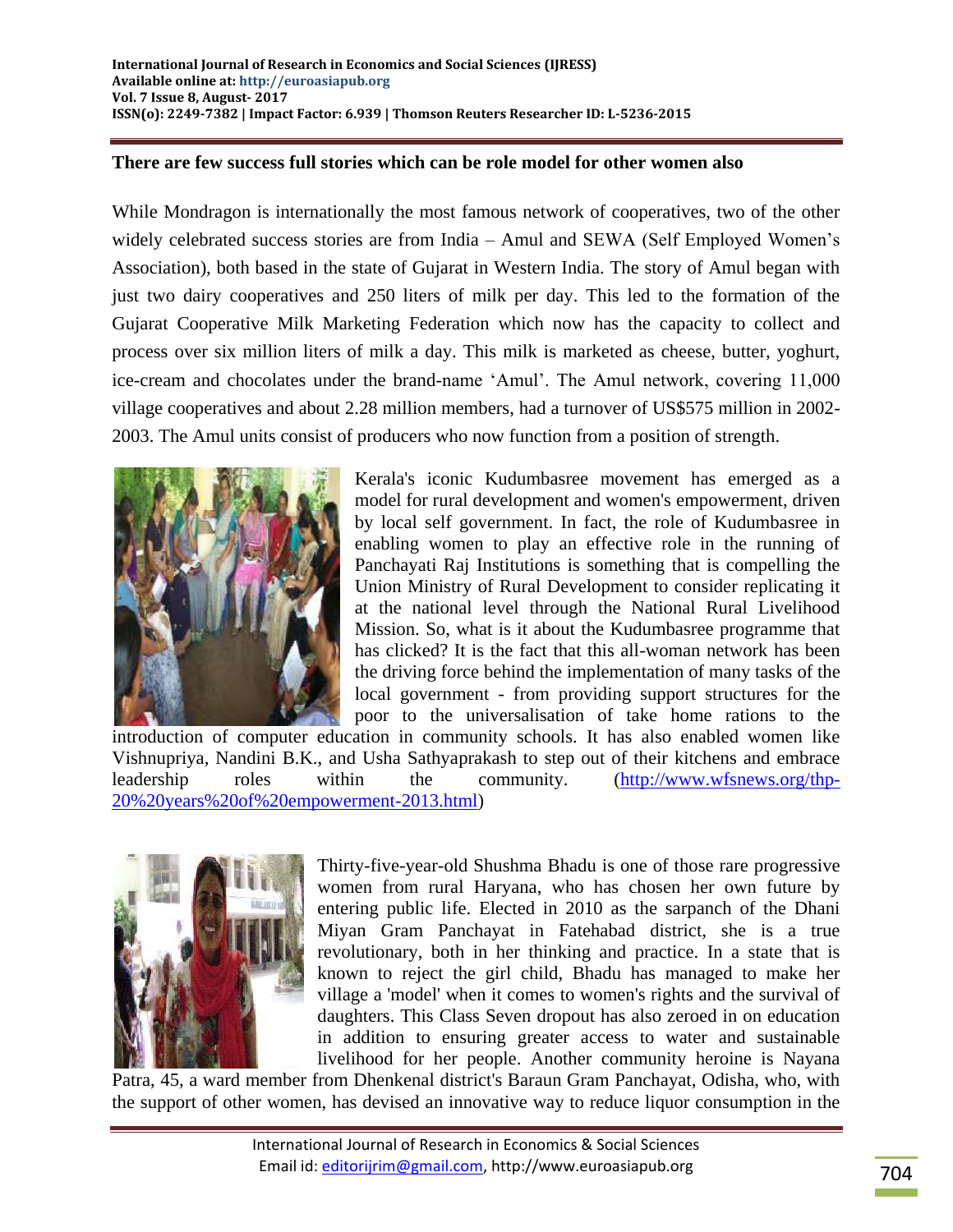**International Journal of Research in Economics and Social Sciences (IJRESS) Available online at: http://euroasiapub.org Vol. 7 Issue 8, August- 2017 ISSN(o): 2249-7382 | Impact Factor: 6.939 | Thomson Reuters Researcher ID: L-5236-2015**

region. By imposing a fine on those found drunk, she not only managed to discourage such unsociable behaviour, but also got funds to build toilets in the village. *"Everyone in Dhani Miyan wants a qualified daughter-in-law. So I explain to them that if they don't send their own daughters to school, their sons will not be able to get educated wives."* [\(http://www.wfsnews.org/thp-20%20years%20of%20empowerment-2013.html](http://www.wfsnews.org/thp-20%20years%20of%20empowerment-2013.html)



"Food security is a big issue in our tribal region. In the absence of proper livelihood opportunities, scores of families here are heavily dependent on the Public Distribution System (PDS) to meet their ration needs. Streamlining the PDS, therefore, is a top priority." That was Malathi Gudia, 25, sarpanch (village council head) of Nakkamamudi panchayat. Not only is this young woman a popular and articulate leader, these days she is determined to ensure that no one goes hungry under her watch. Considering that Kudumulugumma block in Malkangiri district of Odisha, where the remote

Nakkamamudi panchayat is located, is one of the most backward blocks of the eastern state, Gudia"s agenda stands to benefit thousands. There was time when ration shop owners would take the unsuspecting tribals for a ride. Not anymore, as vigilant panchayat women in the region have taken on the task of streamlining the system – come Thursday and women like Chanda Sisa, 40, head to the local shop to get their rightful entitlements, without fuss or fear of being turned back.

*\* "Women and food security are closely linked. So all our efforts are focused at ensuring that tribal villages can become food surplus in the next five years."*

[\(http://www.wfsnews.org/thp-20%20years%20of%20empowerment-2013.html](http://www.wfsnews.org/thp-20%20years%20of%20empowerment-2013.html)

## **Conclusion**

Even though we find many successful stories but there is need to do a lot for the development of women. We can say that despite Government expenditure on many schemes the outcome is not appreciable. The Thirteenth Finance Commission has made recommendations on the need to improve the quality of expenditure to obtain better inputs and outcomes. The availability of better infrastructure in social, educational and health sector in the country generally reflects the quality of its expenditure. There are many policies of Government in creating an environment through positive economic and social policies for full development of women to enable them to realize their full potential. Equal access to women to health care, quality education at all levels, career and vocational guidance, employment, equal remuneration, occupational health and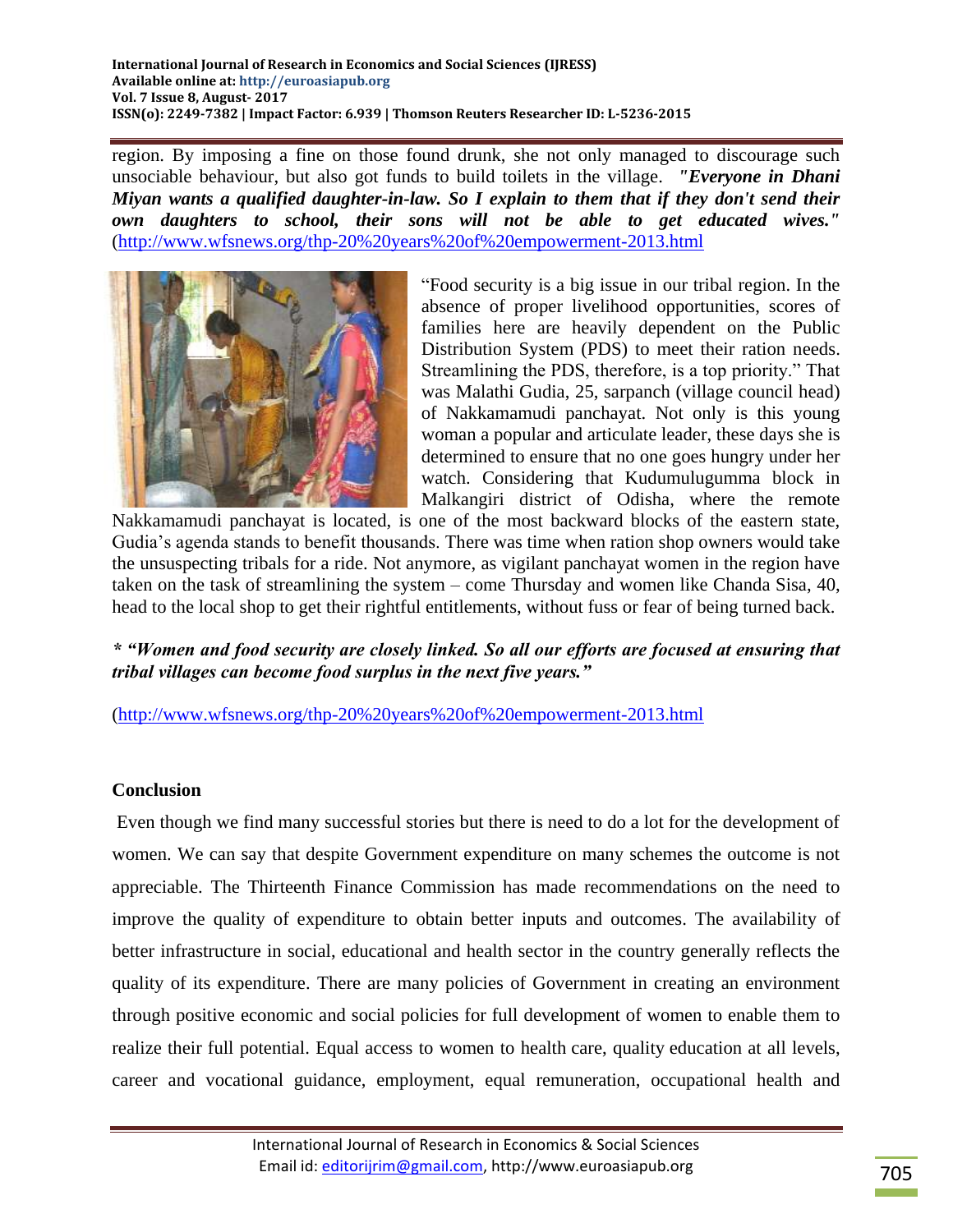safety, social security and public office etc. There are trying to strengthen legal systems aimed at elimination of all forms of discrimination against women Changing societal attitudes and community practices by active participation and involvement of both men and women and maintaining a gender perspective in the development process. However, in data shows a different reality, that women are less paid everywhere. Women"s empowerment in India will look at our rich heritage and enlightened. But, the TRUTH is different in modern India, the woman has always been a second grade citizen, it is no real surprise that women empowerment in India is a hotly discussed topic with no real solution looming in the horizon except to doubly redouble our efforts and continue to target the sources of all the violence and ill-will towards women.

In order to understand what women empowerment in real sense, there is a need of tremendous change in the mind-set of the people in the country. Not just the women themselves, but also the men have to wake up to a world that is moving towards equality and equity. We have a long way to go to overcome this challenge.

# **References**

- 1) Alok, VN,(2011) "Role of Punchayat Bodies in Rural Development since1959 ,in IIPM New Delhi. [http://www.iipa.org.in/upload/Theme%20Paper%202011.pdf.](http://www.iipa.org.in/upload/Theme%20Paper%202011.pdf)
- 2) Audit Report of Local Bodies for the year ended  $31<sup>st</sup>$  march 2010, [http://www.agtn.cag.gov.in/audit1/LB%20English\\_1.pdf](http://www.agtn.cag.gov.in/audit1/LB%20English_1.pdf)
- 3) GOI Ministry of Micro Small and Medium enterprises annual Report of2012-13.
- 4) Goyal .M & Prakash J,(2011) " Women Entrepreneurship in India:Problems and Prospects", in *International Journal of Multidisciplinary Research* Vol.1 Issue 5, , ISSN 2231 5780
- 5) Hazarika, D.(2011), "Women Empowerment in India: A Brief Discussion" in *International Journal of Educational Planning & Administration.* Volume 1, Number 3 (2011), pp. 199-202
- 6) Karlsson Charlie and Karlsson Martin,(2002)," Economic Policy, Institutions and Entrepreneurship" in *Small Business Economics*, Vol. 19, No. 2, Special Issue: Institutions, Entrepreneurship and Firm Growth (I) pp. 163-182.
- 7) Mishra ,J.K,(2006)," Empowerment of women in India" in *The Indian Journal of Political Science,* vol.67. No.4. pp.867-878.